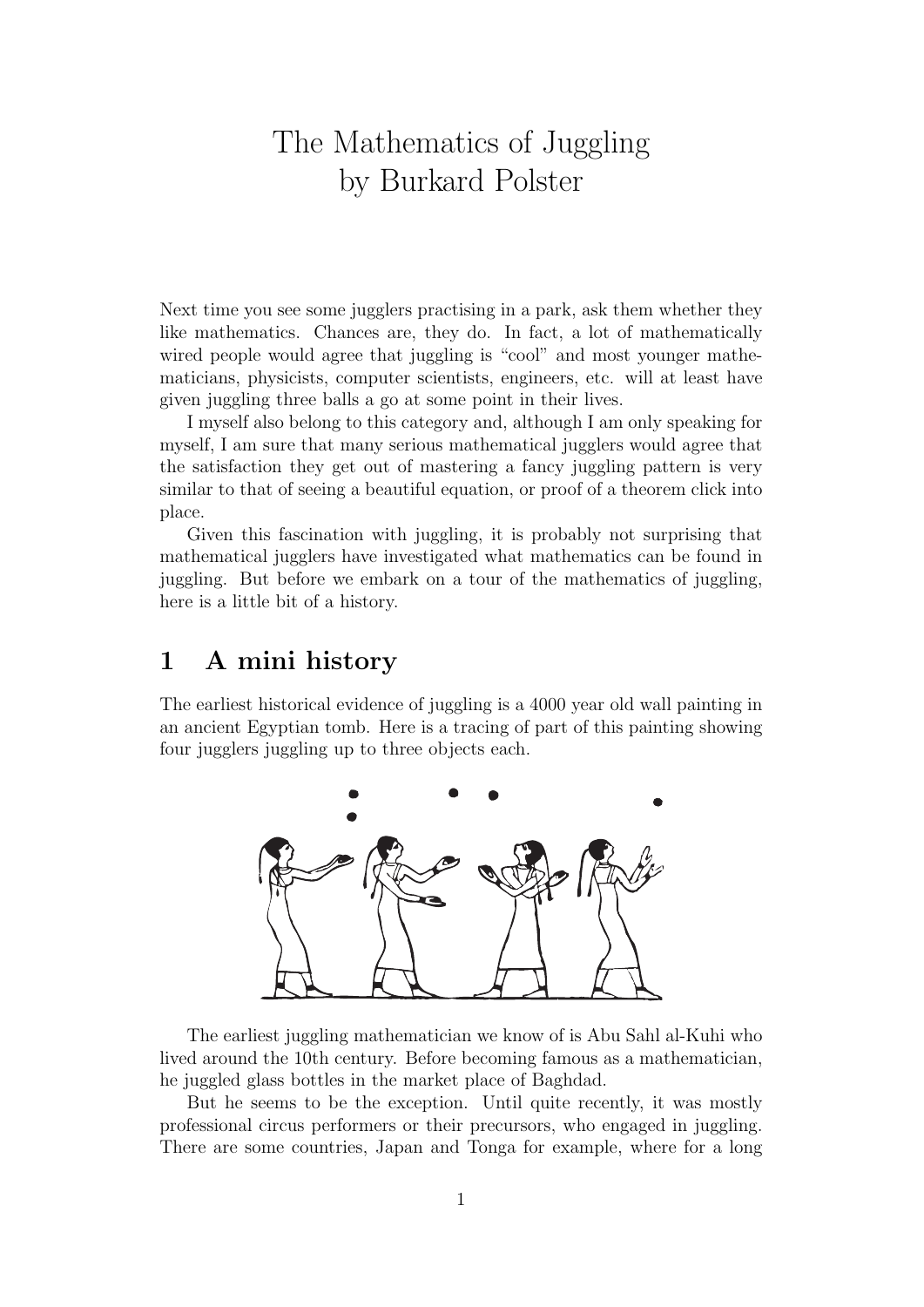time juggling was a popular game practised by girls. But in most countries the professionals dominated until the second half of the 20th century. It was at that time that more and more people got into juggling as a hobby. This was particularly true among college students, and many juggling clubs were formed at colleges and universities around that time. Today there are tens of thousands of amateur jugglers, all around the world.

It was around 1985 that at least three groups of people independently from each other started developing and popularizing a mathematical language for noting juggling patterns: Bengt Magnusson and Bruce 'Boppo' Tiemann in Los Angeles; Paul Klimak in Santa Cruz; and Adam Chalcraft, Mike Day, and Colin Wright in Cambridge.<sup>1</sup>

Based on this mathematical method of describing juggling patterns, there are a number of freely available juggling simulators. If you are not a juggler yourself (and even if you are), I recommend that you download and play with some of these simulators before you read on. To get you started, I particularly recommend Juggling Lab by Jack Boyce, arguably the most powerful and useful simulator for mathematical juggling involving just one juggler. To find out what is possible in terms of simulating multiple jugglers manipulating chainsaws while riding unicyles in 3D, have a play with JoePass! by Werner Westerboer, or Jongl by Hermann Riebesel.

## 2 Juggling numbers

Let's have a close look at a juggler juggling the basic 5-ball pattern (left) and the basic 4-ball pattern (right). In the basic 5-ball pattern all balls trace a somewhat distorted infinity sign, and the same is true for all basic juggling patterns using an odd number of balls. On the other hand, all the basic even-ball juggling patterns split up into two circular patterns that are juggled independently by the left and right hands.



Our juggler juggles to a certain regular beat. For simplicity, we shall assume that balls are caught and immediately thrown again on the beats

<sup>&</sup>lt;sup>1</sup>It should be noted, however, that there were a few earlier attempts at tackling juggling mathematically. In particular, Claude Shannon, the famous information theorist, wrote a paper in 1981 on the Scientific Aspects of Jugging [14]. However, Shannons paper only got published a decade after it was written.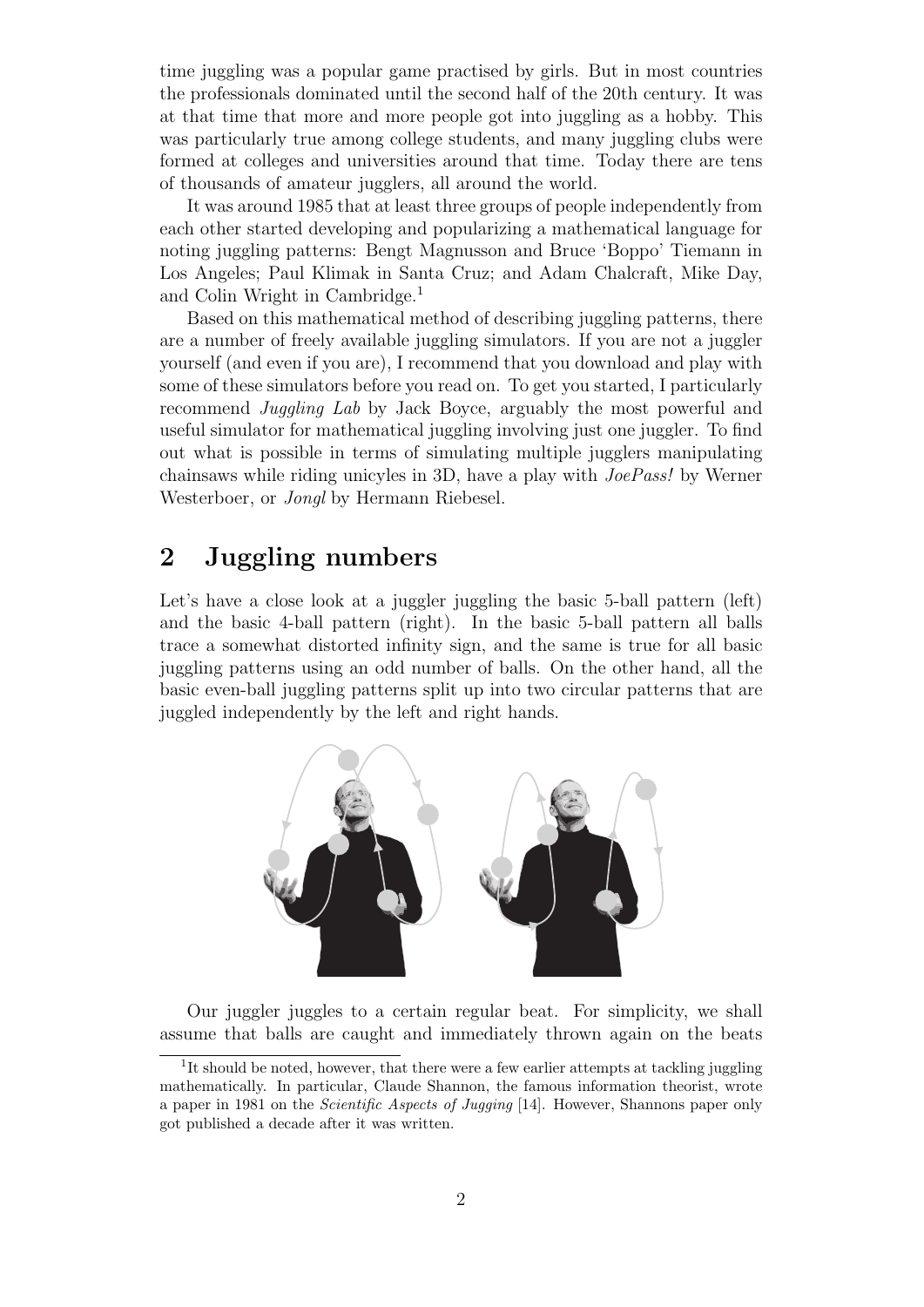(hot-potato style) and that the left and right hands take turns doing this. This means that on every beat at most one ball gets caught and tossed again.<sup>2</sup>

The higher a ball gets tossed the more beats it stays in the air. We call a throw a 1-throw, 2-throw, 3-throw, etc. if it keeps a ball exactly 1, 2, 3, etc. beats in the air. For example, in the basic *n*-ball pattern every ball stays  $n$ beats in the air. On some beats it may happen that no ball lands, and that therefore also no ball gets tossed. We express this by saying that a 0-throw gets performed.

To avoid worrying about starting and stopping, let's assume that our juggler has been juggling forever and will never stop. Then recording the numbers in the different throws that a juggler makes on consecutive beats, we arrive at an infinite sequence of numbers. This sequence is ...5, 5, 5, 5, 5,... in the case of the basic 5-ball pattern. For some other pattern this sequence may turn out to be  $...5, 0, 1, 5, 0, 1, 5, 0, 1,...$ 

Note that because juggling patterns performed by real jugglers eventually repeat so will these sequences. This means that to pin down such a sequence we only need to record a small part of the sequence that when repeated gives the whole infinite sequence. So, for example, 5 and 5, 5 and 5, 5, 5, 5 all capture the first sequence, and 5, 0, 1 and 1, 5, 0 and 0, 1, 5 and 5, 0, 1, 5, 0, 1, 5, 0, 1 all capture the second sequence. These finite strings of numbers are called *juggling sequences* or *site swaps*.<sup>3</sup>

## 3 Juggling diagrams

This immediately raises the question: Are there finite sequences of nonnegative integers that are not juggling sequences? Well, obviously there are, since we all have physical limitations—we surely cannot juggle any pattern with juggling sequence 1, 1, 100000. However, if we assume for the moment that there are no physical limitations, what juggling sequences can actually be juggled?

To decide whether or not a sequence can be juggled we draw its *juggling* diagram. Here is the juggling diagram of the sequence  $5, 0, 1$ .



<sup>2</sup>There are also ways of catching and tossing multiple objects with one hand or with both hands simultaneously. It is even possible for a number of jugglers to pass props back and forth between them. They can even juggle themselves while they are doing this by moving around in intricate patterns. There are extensions to the basic mathematical model for juggling that we will be focussing on in this article that cover all these more complicated scenarios.

<sup>&</sup>lt;sup>3</sup>It is common to skip the commas in a juggling sequence if none of its elements is greater then 9, but for the purpose of this article it turns out to be more convenient to leave the commas in.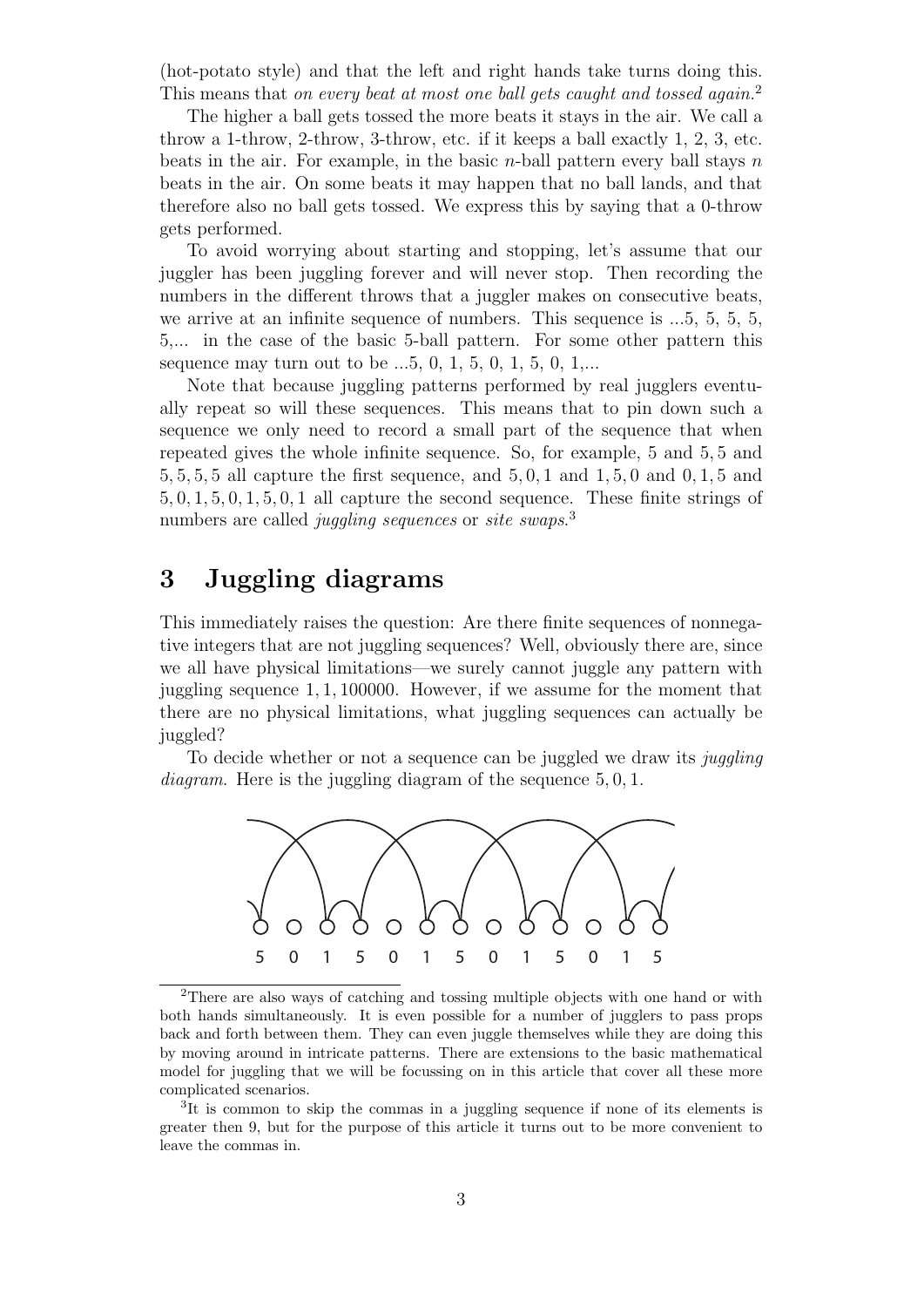The dots at the bottom stand for the beats on a virtual timeline, the arches represent the different throws. Looking at this diagram we can tell at a glance that 5, 0, 1 can be juggled. Why? Because the diagram extends indefinitely to both sides as indicated and on every beat at most one ball lands and gets tossed again.

A sequence that cannot be juggled is 2, 1. This becomes obvious when we draw its juggling diagram.



In order to juggle 21, a juggler would have to catch two incoming balls in one hand on every second beat. Moreover, he would need to have balls mysteriously materialize and vanish. None of this is possible within our simple juggling formulation, and therefore 2,1 cannot be juggled. In fact, everything that can go wrong, does go wrong in the case of 2,1.

**Juggling Theorem 1** To check whether a finite sequence of numbers is jugglable simply draw a large enough part of its juggling diagram to capture the periodic nature of the sequence, and then check that on every dot representing a beat: (1) either exactly one arch ends and one starts or no arches end and start; (2) all dots with no arches correspond to 0-throws.

It should be clear that all the different juggling sequences that capture the same pattern will yield the same juggling diagram. For example, 5, 0, 1 and 1, 5, 0 and 0, 1, 5 and 5, 0, 1, 5, 0, 1, 5, 0, 1 all correspond to the same juggling diagram.

## 4 An algebraic juggling detector

All this is very well for short sequences consisting of small numbers, but what about checking a sequence like 1000000, 1, 1? Fancy drawing (at least) a million dots? Luckily, there is an easier algebraic method. Here is what you do.

Let's say we want to check whether

4, 4, 1, 3

is jugglable. The number of elements in the sequence is called its period. This means the period of 4, 4, 1, 3 is 4. We form a second sequence by adding 0, 1, 2, 3 to the elements of the first sequence. This gives

$$
4 + 0, 4 + 1, 1 + 2, 3 + 3 = 4, 5, 3, 6.
$$

Following this we form the *test sequence* whose elements are the remainders of the elements of the second sequence when you divide them by the period 4. This gives

 $0, 1, 3, 2.$ 

Now, it has been shown that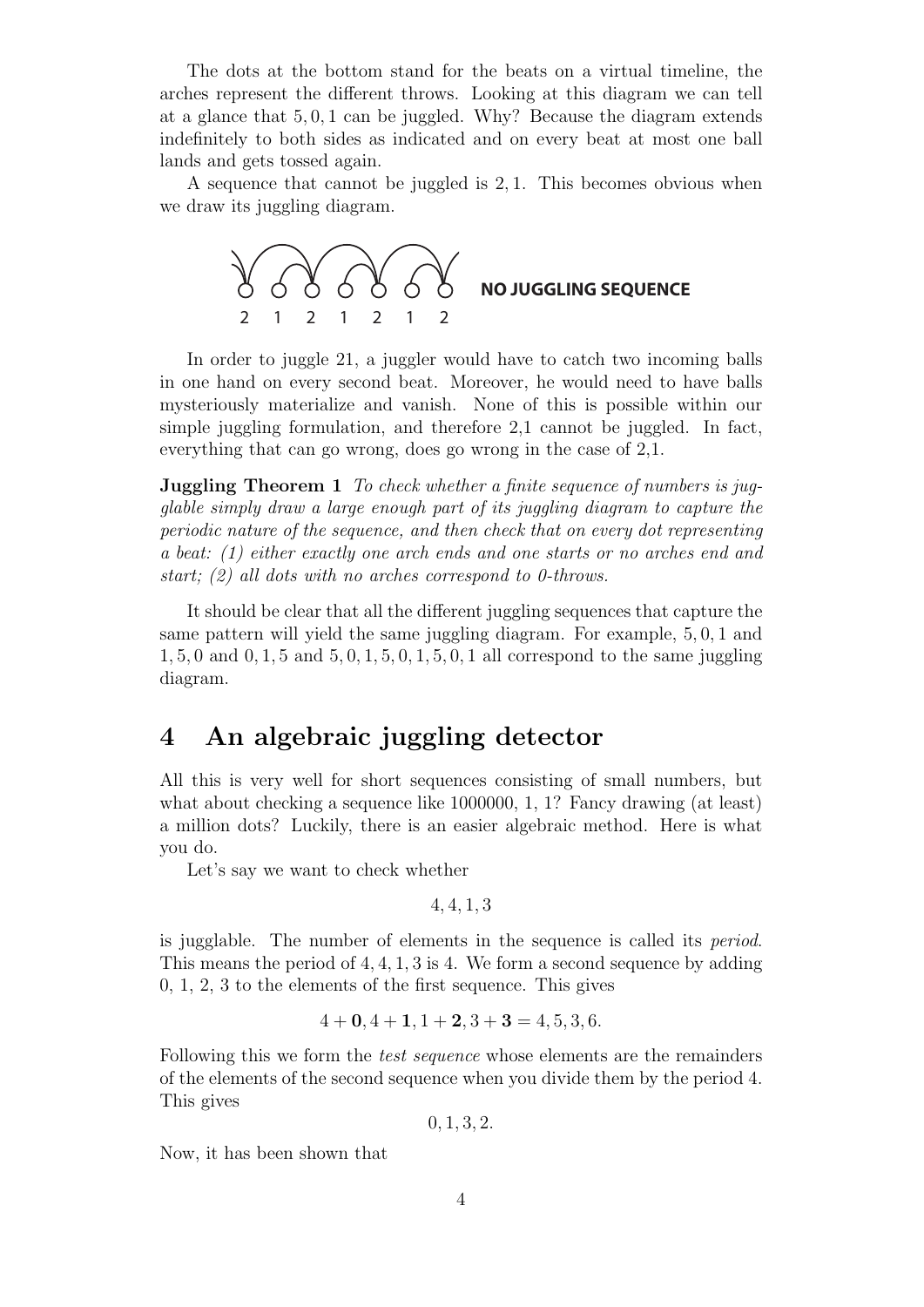**Juggling Theorem 2** If all the numbers in a test sequence are different, then the original sequence is a juggling sequence, and otherwise it is not.

This means that  $4, 4, 1, 3$  is a juggling sequence. To double-check, here is its juggling diagram.



We already know that 2,1 cannot be juggled. Let's confirm this using our algebraic juggling detector. In this case, the period is 2 and the second sequence is  $2+0, 1+1=2, 2$ . This means that the test sequence is 0,0. Two 0s means no juggling sequence.

## 5 New from old

Here are a few easy consequences of this basic juggling theorem that allow us to make new juggling sequences from given ones.

### Adding or subtracting the period

First, adding the period of a sequence to any of its elements does not change the associated test sequence. This means that starting with a juggling sequence, we can make up more juggling sequences by simply adding multiples of the period to its elements. Subtracting the period is also possible as long as the resulting sequence does not contain any negative numbers. For example, 4, 4, 1, 3 has period 4. Therefore 4, 0, 1, 3 and 8, 4, 5, 7 and 0, 0, 1, 3, etc. are all juggling sequences.

#### Scramblable juggling sequences

Simply permuting the elements of a juggling sequence usually results in a sequence that cannot be juggled. However, there are scramblable juggling sequences that stay jugglable no matter how you permute their elements. Clearly, any constant juggling sequence and any juggling sequence derived from a constant sequence using the adding and subtracting method is scramblable. In fact, it is easy to see that all scramblable juggling sequences arise in this manner. For example, starting with 5, 5, 5 we add the period 3 to the first 5 and subtract it from the second 5 to arrive at the scramblable juggling sequence 8, 2, 5.

#### Swap

From what we just said it should also be clear that simply swapping two adjacent elements in a juggling sequence will usually not result in another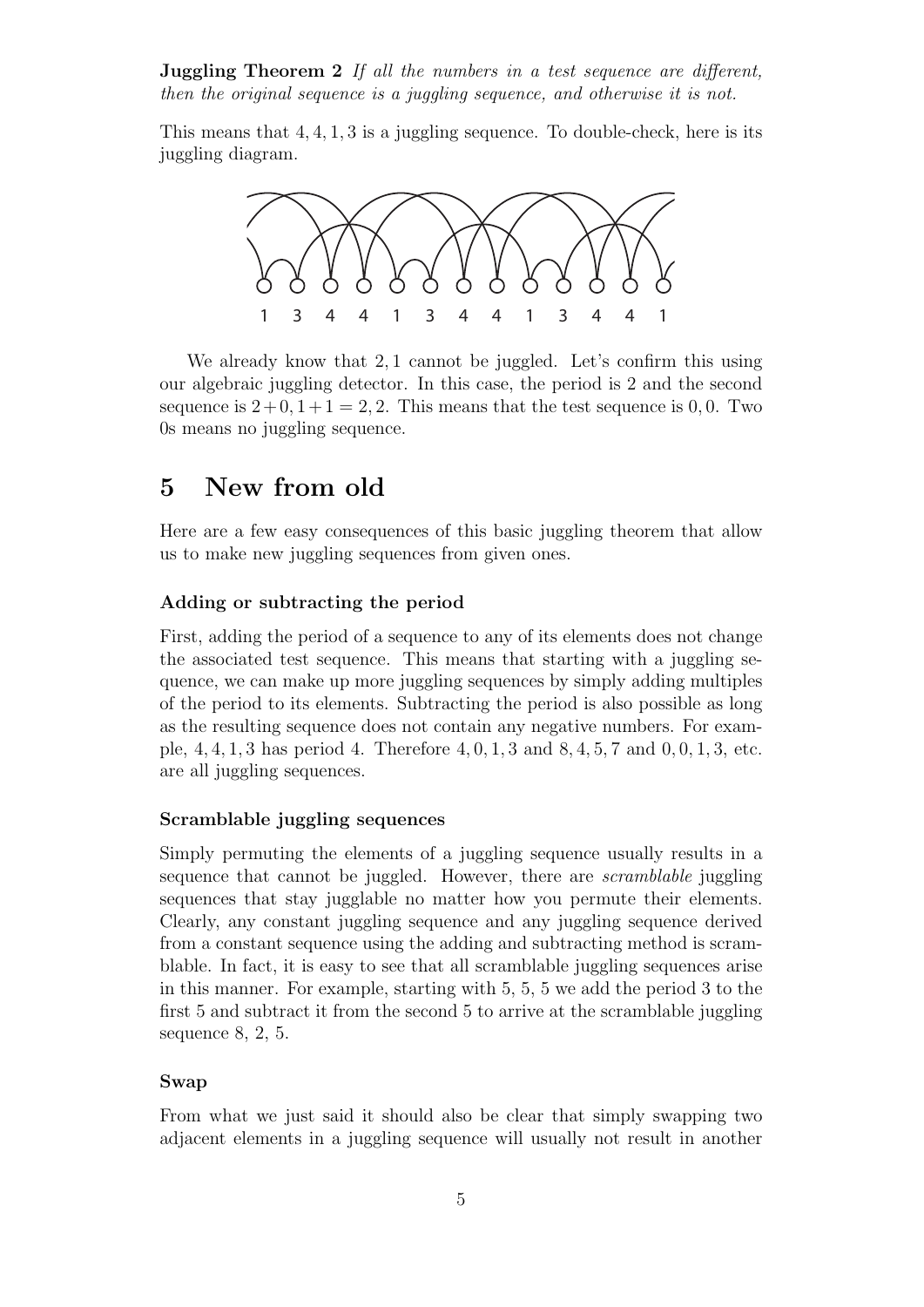juggling sequence. However, you will always get a new juggling sequence if you swap two adjacent elements in a juggling sequence, adding 1 to the element that is moving left and subtracting 1 from the element that is moving right.<sup>4</sup> Why? Because at the level of the test sequence this results in a simple swap of the corresponding elements. For example, performing this swap operation on the second and third elements of  $4, 4, 1, 3$  gives  $4, 2, 3, 3$ . Note also that applying the same swapping operation to the second sequence gets you back to the first sequence.



But let's not stop here and let's also swap the first and second elements of the second sequence  $4, 2, 3, 3$ . This gives the constant juggling sequence 3, 3, 3, 3. In fact, it is fairly easy to see that any juggling sequence can be turned into a constant juggling sequence by repeatedly applying this swapping operation together with the occasional cyclic permutation (which in essence leaves the sequence unchanged). Here is an example in which we transform the juggling sequence 2, 6, 4 into the constant juggling sequence 4, 4, 4:

$$
2, \mathbf{6}, \mathbf{4} \xrightarrow{\text{swap}} 2, 5, 5 \xrightarrow{\text{cycle}} 5, \mathbf{5}, \mathbf{2} \xrightarrow{\text{swap}} \mathbf{5}, \mathbf{3}, 4 \xrightarrow{\text{swap}} 4, 4, 4
$$

Of course, it is also possible to move in the opposite direction and transform 4, 4, 4 into 6, 4, 2 using the same operations.

**Juggling Theorem 3** Any juggling sequence can be transformed into a constant juggling sequence using swap operations and cyclic permutations. Conversely, any juggling sequence can be constructed from a constant juggling sequence using swap operations and cyclic permutations.

### 6 How many balls?

Okay, you just verified in two different ways that the numbers in your date of birth form a juggling sequence. Of course, this means that you are destined to be a juggler, and the first thing you want to do is try and juggle your date of birth. But how many balls do you need to do this? The answer is hiding in the juggling diagram. For example, have another look at the juggling diagram of 4, 4, 1, 3. Since all the balls are in the air in between beats the number of balls is simply the number of arches above a point in between two consecutive beat points. In the case of  $4, 4, 1, 3$  we find that there are three balls.

<sup>4</sup>Obviously, when you perform a swap like this you have to ensure that the element from which 1 is subtracted is not a 0.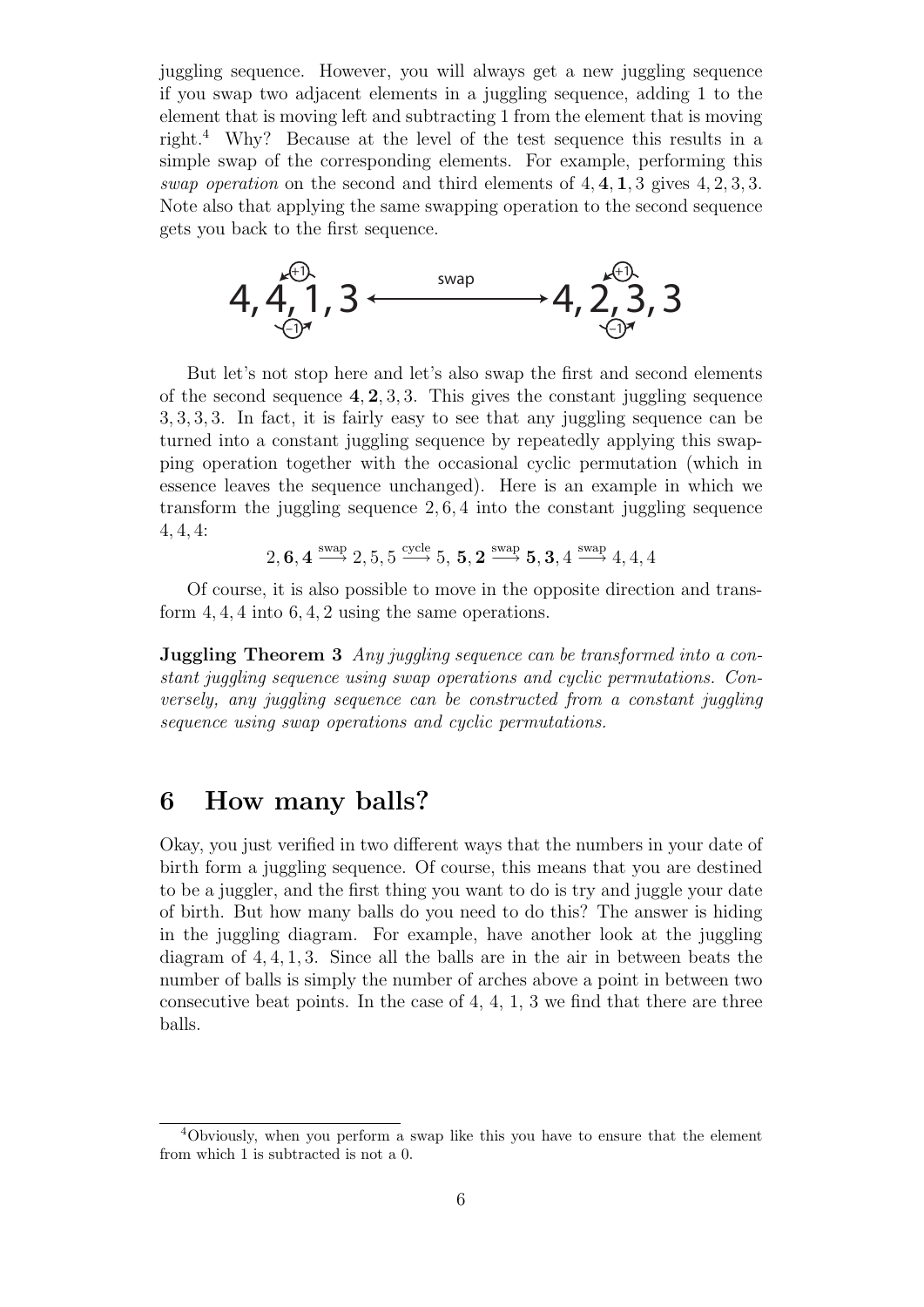

However, as we already mentioned, it is not always easy to draw a juggling diagram. Luckily, there is an even easier way to determine the number of balls.

**Juggling Theorem 4** The number of balls needed for juggling a juggling sequence is the average of the numbers in the sequence.

For example, using this theorem we confirm that we need

$$
\frac{4+4+1+3}{4} = \frac{12}{4} = 3
$$

balls to juggle 4, 4, 1, 3. And we need exactly  $n/1 = n$  balls to juggle the basic n-ball juggling sequence.

An ingenious proof of this fundamental result uses the swapping operation that we introduced in the previous section. It is easy to check that this operation does not change the number of balls and also does not change the average of a sequence. Consequently, after transforming a juggling sequence into a constant sequence  $c, c, c, c, ..., c$  as in Juggling Theorem 3, both the average and the number of balls needed are the same for both sequences. Theorem 4 then follows once you observe that for the constant sequence both the average and the number of balls needed are equal to c.

This result also implies that a given mystery sequence cannot possibly be a juggling sequence if its average is not an integer. For example, the sequence 5, 1, 1 is not a juggling sequence—no need for drawing a juggling diagram or doing any more calculations.

On the other hand, it is important to realize that if the average of a certain mystery sequence is an integer, this does not identify it as a juggling sequence.<sup>5</sup> For example, 3, 2, 1 is not a juggling sequence even though the average of 3, 2, and 1 is an integer.

Having said this, it is interesting to note that

**Juggling Theorem 5** Given any sequence of non-negative integers whose average is an integer, this sequence can always be rearranged into a juggling sequence.<sup>6</sup>

For example, we can rearrange our previous example 3, 2, 1 into the juggling sequence 3, 1, 2.

<sup>5</sup>This should not come as a surprise given that we already mentioned that most juggling sequences are not scramblable.

<sup>&</sup>lt;sup>6</sup>The proof for this result is a corollary of a theorem about abelian groups proved by Marshall Hall; see [13] for details. This is a much deeper result than any of the other juggling theorems mentioned so far.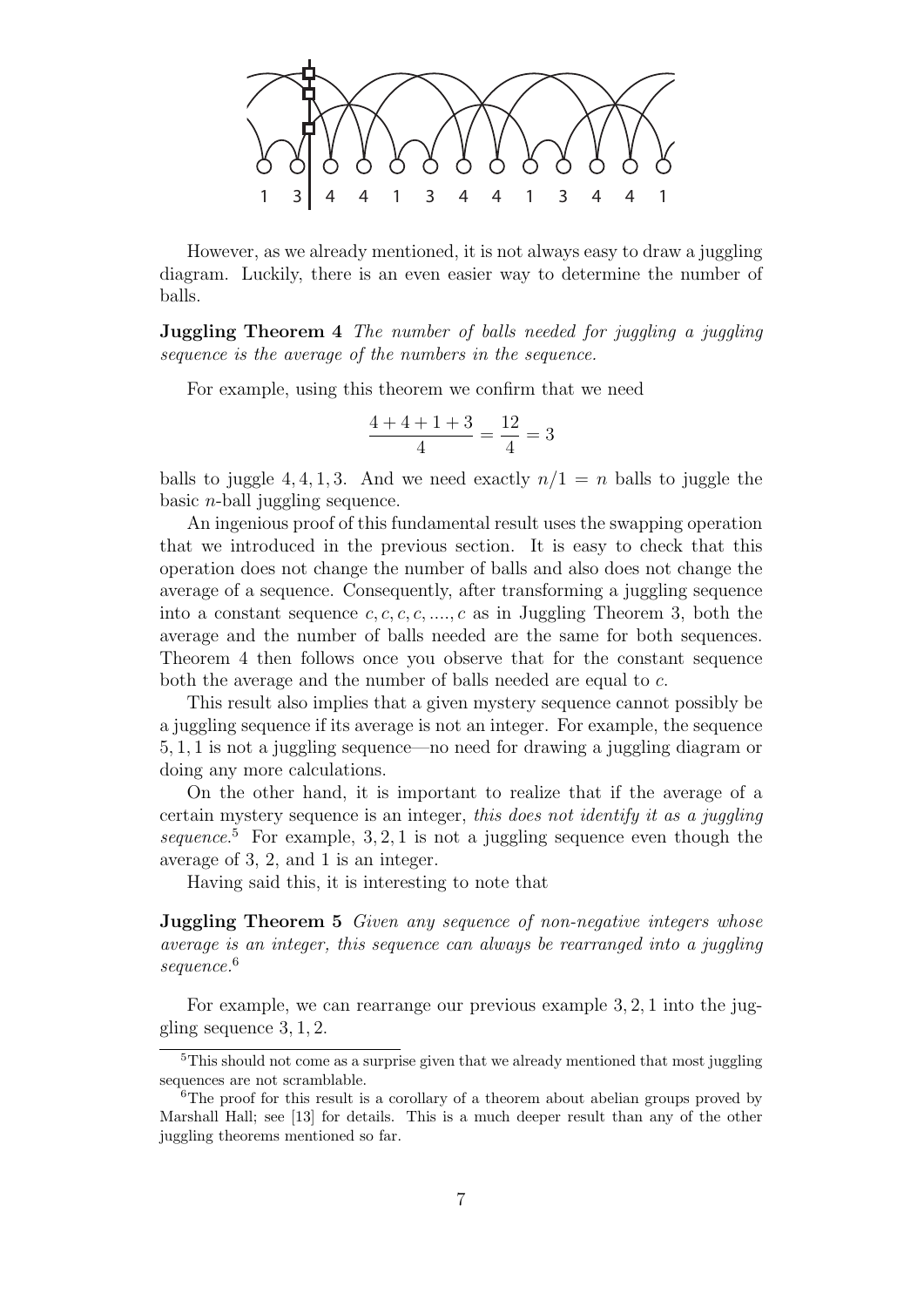#### Magic juggling sequences

As a little application of all of the above, let's have a look at *magic juggling* sequences. In analogy to magic squares, a juggling sequence of period  $p$  is magical if it contains all the integers  $1, 2, 3, \ldots, p$ . For which periods p do magic juggling sequences exist? By the last theorem, this is the same as asking for which  $p$  is the average

$$
(1+2+3+\ldots+p)/p = (p+1)/2
$$

an integer? Obviously, this is the case if and only if  $p$  is an odd number. In fact, you can use our algebraic juggling detector to prove that the sequence  $1, 2, 3, \ldots, p$  can be juggled whenever its period p is an odd number. Usually, there are a few different magic juggling sequences for each odd period. For example, 12345, 13524, and 14253 are all the magic juggling sequences of period 5 (up to cyclic permutations).

#### Juggling diagrams ARE useful!

Considering that it is so easy to determine algebraically whether or not a sequence of numbers is a juggling sequence, and how many balls are needed to juggle a juggling sequence, it would appear that juggling diagrams are fairly useless after all. However, juggling diagrams can tell you a lot more about the way a juggling pattern is built.

Have another look at the juggling diagram for 4, 4, 1, 3. Note that the arches in the diagram naturally combine into three continuous curves. Each curve corresponds to a distinct ball.



Highlighting the trajectories of the different balls actually tells you exactly what the different balls are doing. Having this sort of information is essential when you are actually learning to juggle a pattern. In particular, from the juggling diagram above we can see see that two of the balls are continuously tossed with 4-throws whereas the remaining ball "does" 3, 1. Since the hands take turns tossing the balls, an odd-number throw originates at one hand and lands at the other hand, whereas an even-number throw starts and ends at the same hand. This means that when you juggle 4, 4, 1, 3, one of the balls continuously moves up and down in 4s on the left side of the pattern, a second one does the same on the right side, and the third ball moves in a circle between the two hands; see the following diagram.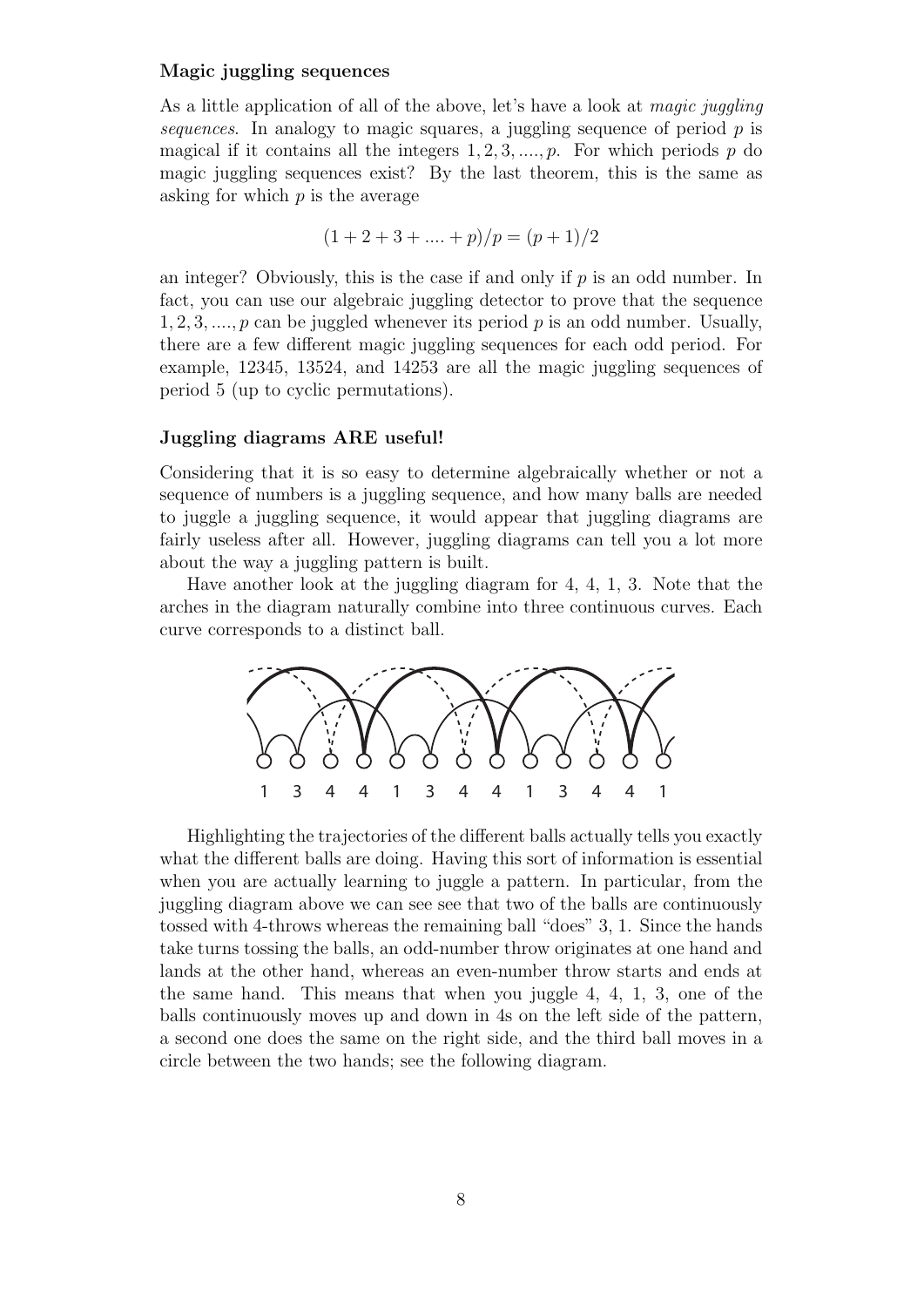### 7 How many juggling sequences are there?

Since every non-negative integer corresponds to a juggling sequence, there are infinitely many juggling sequences. So, is there anything else to be said about the number of juggling sequences?

Associated with every juggling sequence are three parameters: (1) the number of balls b required to juggle the sequence; (2) the maximum number m contained in the sequence; and  $(3)$  the period p of the sequence.

The official world record for the most number of balls juggled is twelve and it is probably safe to say that nobody will ever be able to juggle one hundred balls. As well, there is only a limited number of different throws that anybody can control, let's be incredibly generous and say 0-, 1-, 2-, ... , 100-throws. And, it is probably also true that nobody will be able to memorize, let alone juggle, a random looking juggling sequence that consists of one million elements.

So, we have physical limitations on the three parameters  $b$ ,  $p$  and  $m$  when it comes to real-life juggling. It is therefore natural to ask for the number of juggling sequences for which some of these parameters are limited, and maybe even list all such sequences to identify the ones that are interesting from a performance point of view.

It turns out that limiting only one of the parameters does not limit the number of juggling sequences (unless you go for really small limits). For example, we have already seen that there are infinitely many juggling sequences of period 1—every non-negative integer corresponds to a juggling sequence. The same is true for limiting only the maximum throw height or only the number of balls. This means that we have to restrict at least two of the three parameters in order to arrive at a finite collection of juggling sequences.

### Juggling cards: limiting balls and period

Let's start by limiting the number of balls  $b$  and the period  $p$ . Then we have the following result which was first proved by Joe Buhler, David Eisenbud, Ron Graham and Colin Wright in [3].

**Juggling Theorem 6** There are exactly  $(b+1)^p$  juggling sequences of period p that involve at most b balls.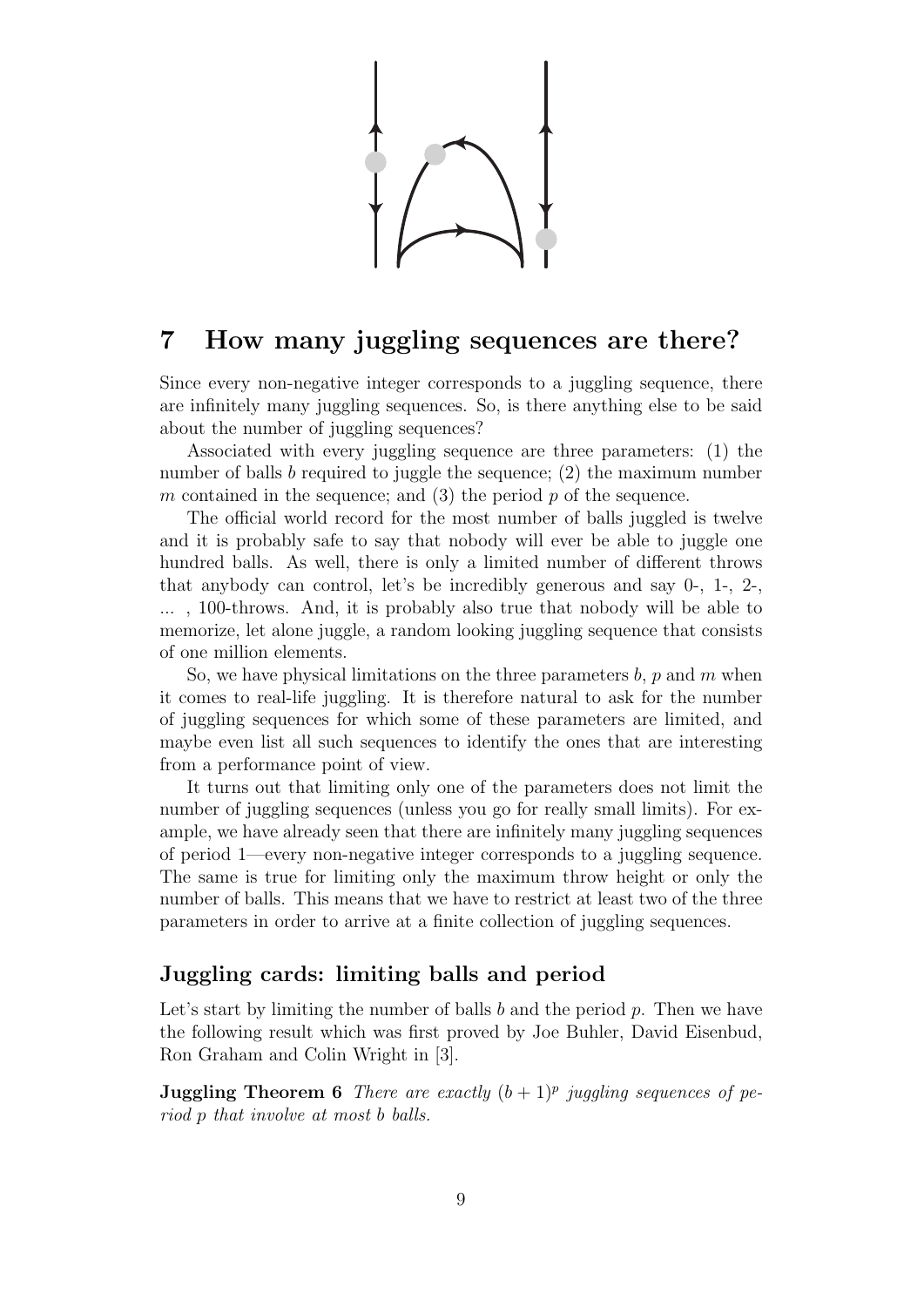This immediately implies that there are exactly  $(b+1)^p - b^p$  juggling sequences with period  $p$  using exactly  $b$  balls. For example, for two balls and period 3 we get the following  $3^3 = 27$  juggling sequences

$$
0, 0, 0|0, 0, 3|0, 3, 0|3, 0, 0|0, 1, 2|1, 2, 0|2, 0, 1|1, 1, 1
$$

0, 1, 5|1, 5, 0|5, 0, 1|0, 4, 2|4, 2, 0|2, 0, 4|3, 1, 2|1, 2, 3|2, 3, 1|1, 1, 4|1, 4, 1|4, 1, 1

2, 2, 2|0, 0, 6|0, 6, 0|6, 0, 0|0, 3, 3|3, 0, 3|3, 3, 0

Among these 27 juggling sequences the first is a 0-ball sequence and the next seven are 1-ball sequences. This leaves us with the 19 bona fide 2-ball juggling sequences

0, 1, 5|1, 5, 0|5, 0, 1|0, 4, 2|4, 2, 0|2, 0, 4|3, 1, 2|1, 2, 3|2, 3, 1|1, 1, 4|1, 4, 1|4, 1, 1

2, 2, 2|0, 0, 6|0, 6, 0|6, 0, 0|0, 3, 3|3, 0, 3|3, 3, 0

One problem with such a list is that it contains the juggling sequences 1, 1, 4 and 1, 4, 1 and 4, 1, 1, which represent the same pattern. Another problem is that 1, 1, 1 gets counted as a "proper" juggling sequence of period 3 although it is really just the juggling sequence 1 repeated three times. There is a formula for  $b$ -ball juggling sequences of period  $p$  that counts all cyclic permutations of a juggling sequence as one and also only counts juggling sequences that are not repetitions of smaller juggling sequences.<sup>7</sup>

There is a really ingenious proof for Theorem 6 due to Richard Ehrenborg and Margaret Readdy [8] that we'd like to sketch in the following. Have a close look at the following five "cards".



Every card contains a circle at the bottom and four curves connecting the left and right sides of the card. From a deck that contains infinitely many copies of each card we now draw a few cards which we place right next to each other. Here is a possible outcome of this experiment.

<sup>7</sup>This formula is

$$
\frac{1}{p}\sum_{d|p}\mu(p/d)\left((b+1)^d-b^d\right).
$$

Here  $\mu$  is the *Möbius function*; see [13] for details.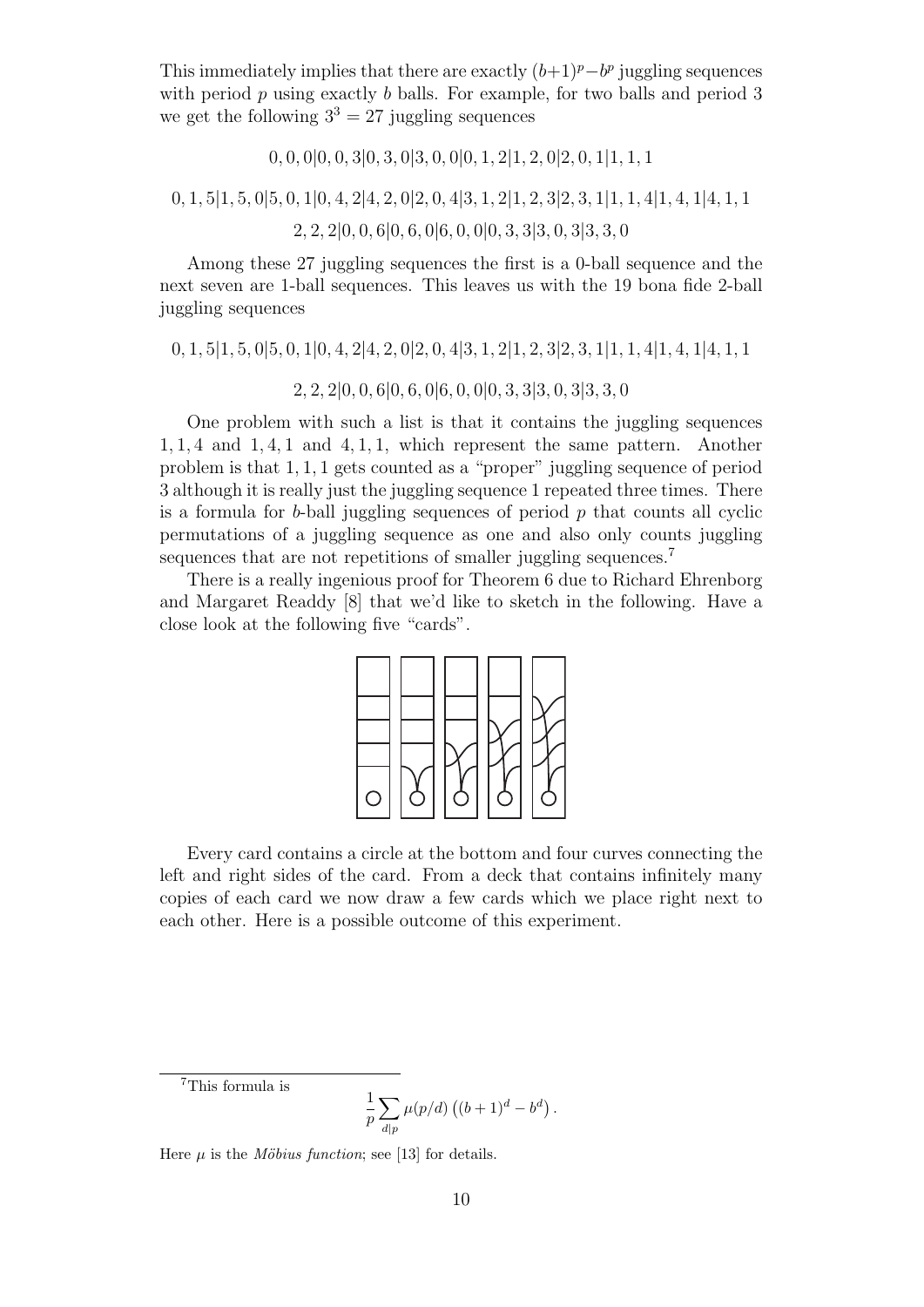

Repeating the resulting pattern to the left and right we arrive at a slightly distorted juggling diagram of a juggling sequence.



In this case it is easy to see that the juggling sequence is 235086. This juggling sequence has period 6, the number of cards that we pulled from the deck. Furthermore, it is easy to see that the number of balls needed to juggle this sequence is 4, the number of curves connecting the left and right sides of the cards.

In fact, it is not hard to see that every possible juggling sequence requiring at most 4 balls and a certain period  $p$  can be represented using  $p$  of our cards in exactly one way. Since there are 5 different cards this gives a total of  $5<sup>p</sup>$ different juggling sequences of period  $p$  requiring at most 4 balls.

All this generalizes to any number of balls by suitably modifying our original set of cards. Neat!

As we have just seen, limiting the number of balls and the period results in a limited number of juggling sequences and a neat way of finding all of them using juggling cards. Since the number of balls is the average of the numbers in a juggling sequence, it is clear that by limiting the number of balls b and the period p we also limit the maximal throw height. In fact, it is easy to see that bp is the maximal possible throw height and that this throw height actually occurs in the juggling sequence  $bp, 0, 0, \ldots, 0$ .

Of course, even for relatively small numbers of balls and small period their product can get quite large and therefore move a juggling sequence beyond what is physically possible. This makes the lists of juggling sequences considered in this section of only limited usefulness for the real juggler.

This also turns out to be the case if we consider the juggling sequences of a given period  $p$  and maximum throw height  $m$ . Here it is immediately clear that there will be less than  $(m+1)^p$  such sequences. Furthermore, the number of balls needed for juggling such a juggling sequence will always be less than m, the number of balls necessary to juggle the sequence  $m, m, m, ..., m$ .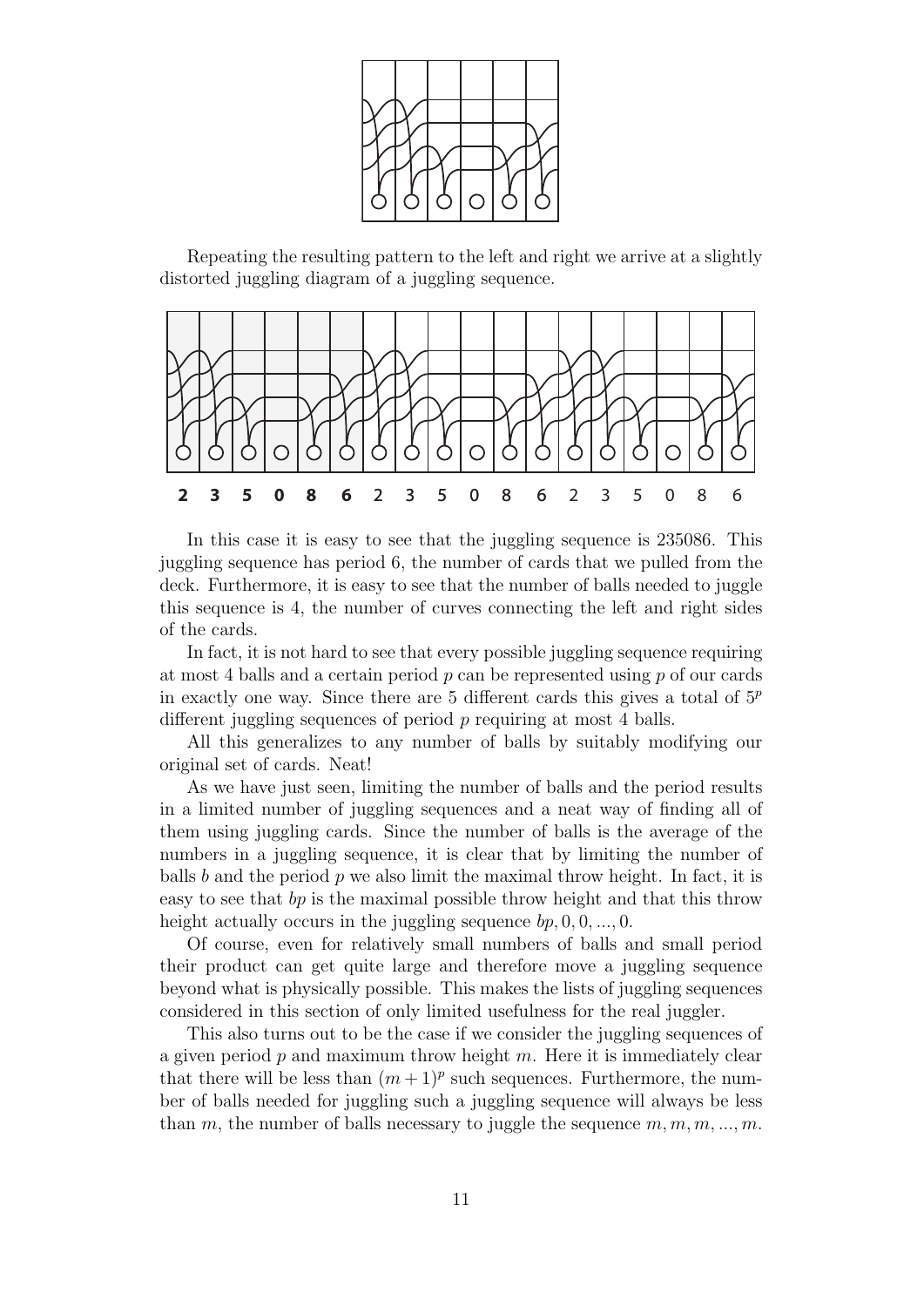### Juggling state graphs: limiting balls and throw height

As we will see, apart from some trivial exceptions, fixing the number of balls and the maximum throw height still gives an infinite class of juggling sequences. However, it is exactly pondering these limitations that has resulted in a very ingenious method for constructing useful lists of juggling sequences. The method which we are about to describe is due to Jack Boyce, who is also the author of the juggling program Juggling Lab recommended earlier.

Picture yourself in four weeks time after having practised your juggling for ten hours a day. You are now able to juggle three balls proficiently, and you are able to use 0-, 1-, 2-, 3-, 4-, and 5-throws in your 3-ball patterns. Then the following *juggling state graph* is all you need to construct all the 3-ball juggling sequences that you are able to juggle.



The vertices of this graph are the numbers 11100, 11010, and so on; that is, the ten different ways of writing a five digit number with three ones and two zeros. These ten numbers/vertices are called juggling states. They are connected by arrows that are labeled with the numbers from 0 to 5.

To construct a juggling sequence, all you need to do is to find a closed oriented loop in the graph. Here "oriented" means that, as you travel around the loop, you are always traveling in the direction of the arrows that the loop consists of.

The numbers in the juggling sequence that correspond to the loop are the labels that you come across as you travel along the loop. For example, the little circular arrow attached to the juggling state 11100 and labeled with a 3 is such a loop. It corresponds to the basic 3-ball juggling sequence 3. The highlighted triangular oriented loop in the following diagram corresponds to the juggling sequence  $4, 4, 1$ . If we extend this oriented loop to a larger oriented loop by adding the little circular arrow, we get the juggling sequence 4, 4, 1, 3. Note that a loop can visit the same vertex more than once. For example, the loop corresponding to 4, 4, 1, 3 visits the vertex 11100 twice.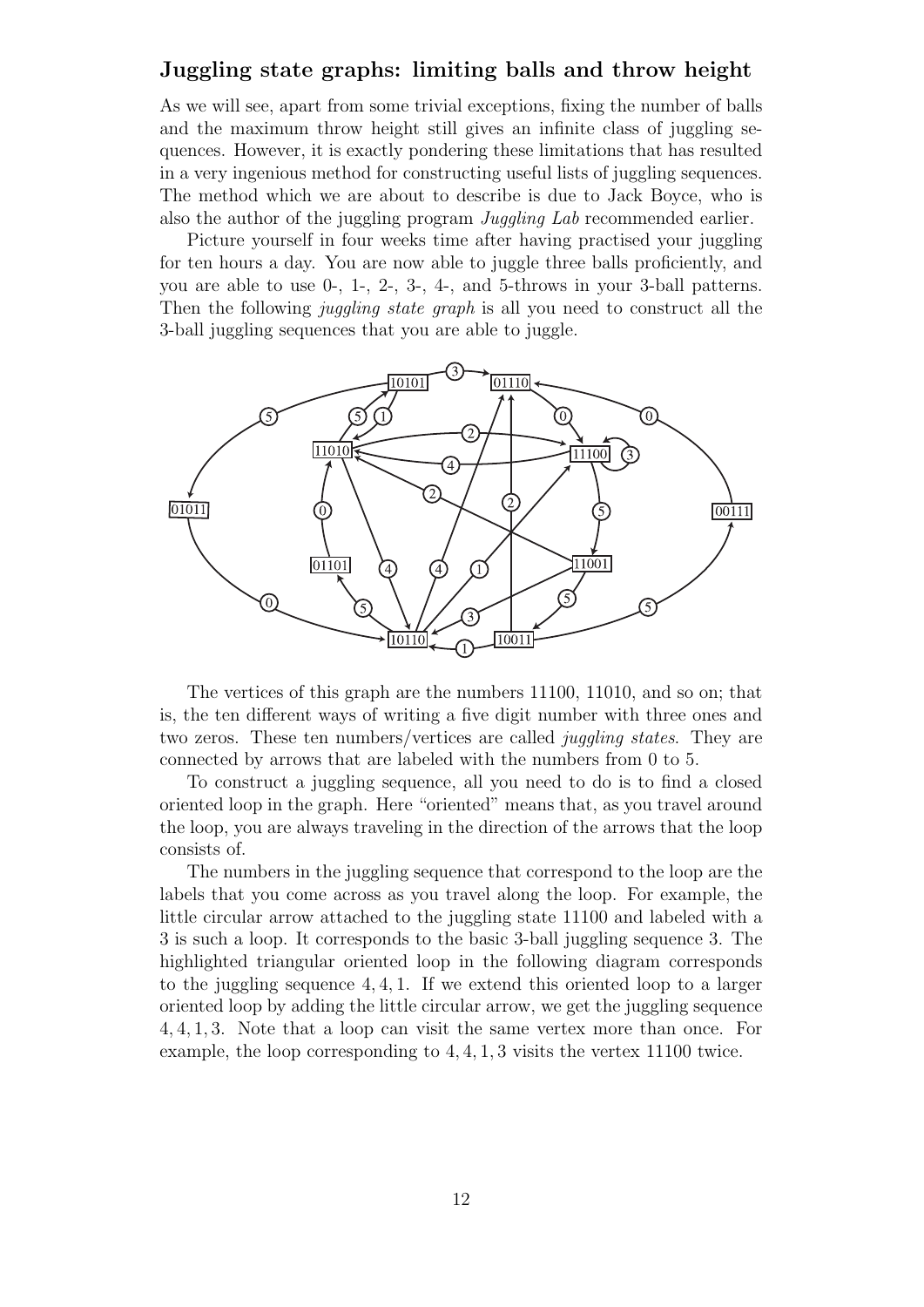

Why does this work? And how is this juggling state graph constructed? Imagine yourself on stage, performing a mindbogglingly complicated 3-ball juggling pattern. After a couple of minutes of doing the same pattern, your audience is starting to get bored, and you decide that it is time to change your pattern on the next beat, without hesitating. What are your options? The answer to this question comes in the form of a *juggling state*.

Let's freeze the juggling action in between two beats. As indicated in the diagram, the three balls are scheduled to land in 1, 3, and 4 beats from now. This means that a natural way to note down the juggling state that you are in is 10110. This just says that there is 1, no, 1, 1, and no ball expected to land on beats 1, 2, 3, 4, 5, from now on.



Let's unfreeze the action and refreeze again on the next beat. To get the new juggling state, just remove the first digit from 10110 and add a 0 at the end. This means that our new juggling state is 01100, and we now hold one ball in our hand that has to be tossed again.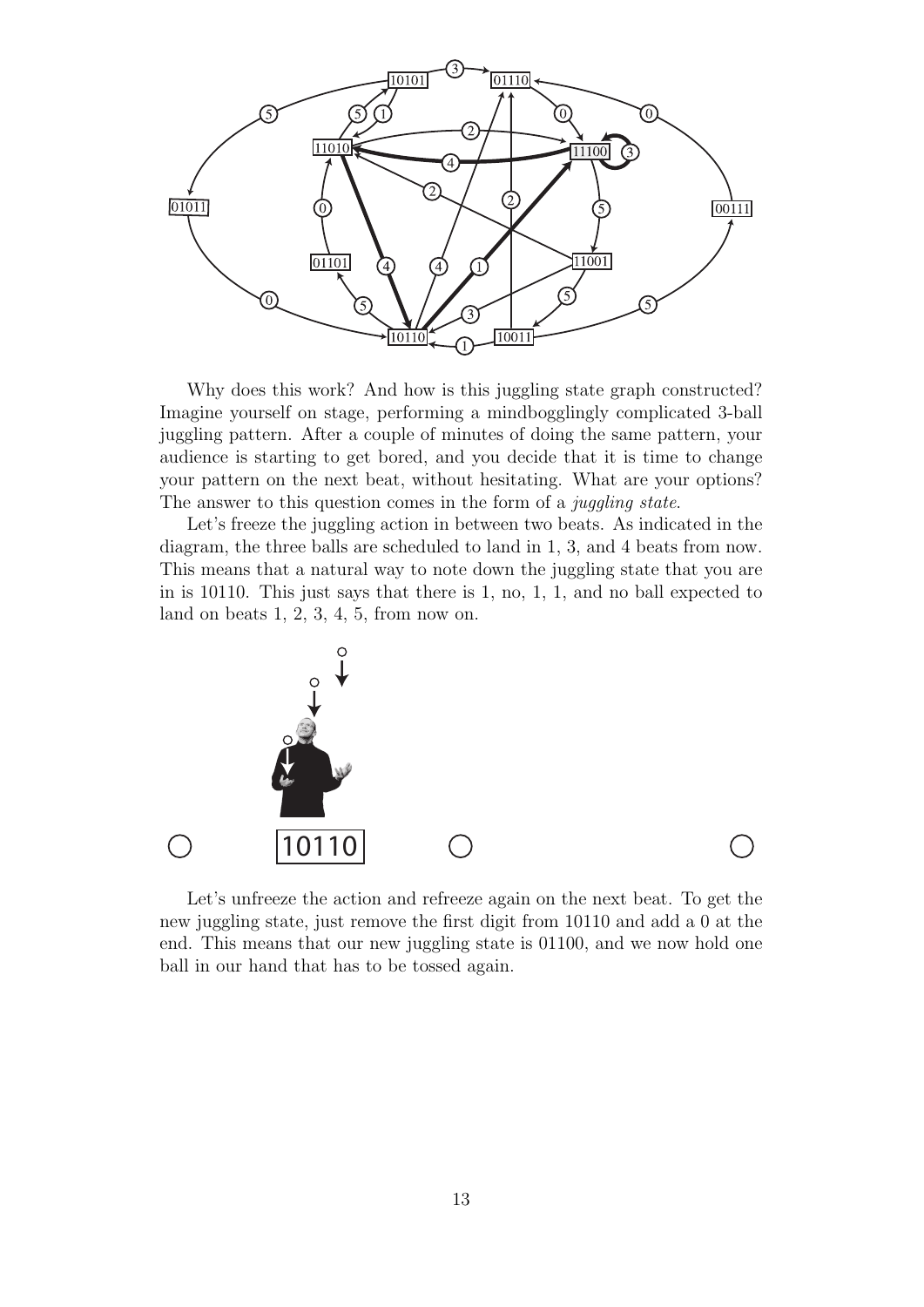

Since we hold a ball in our hand, a 0-throw is not an option. What about a 1-throw? Well, a 1-throw would land on the next beat. Since our current juggling state starts with a 0 we know that no other ball is scheduled to land on the next beat. Hence a 1-throw is definitely possible. What about a 2-throw? No, not possible, because it would collide with the other ball that is scheduled to land two beats from now. Similarly, a 3-throw is not possible. On the other hand, both 4- and 5-throws are possible because no balls are scheduled to land 4 and 5 beats from now.

You decide to perform a 5-throw. This changes your juggling state from 01100 to 01101.



If you had gone for a 1-throw, your juggling state would have changed to 11100, and if you had decided on a 4-throw, then your state would have changed to 01110. This shows the connection between your original state 10110 and the three arrows originating at it in the state graph.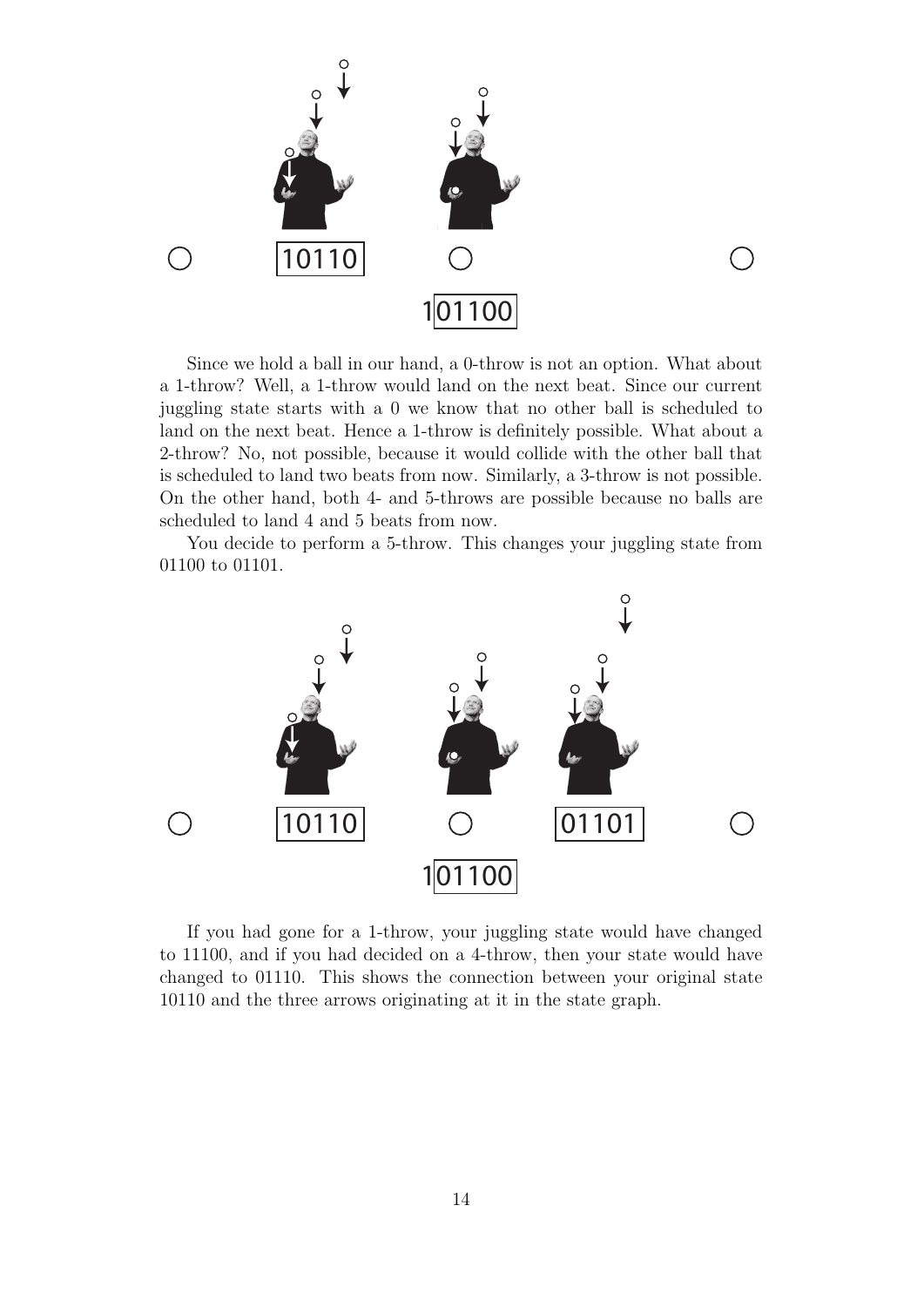

Repeating the same for all possible states gives the complete juggling state graph. It should be clear that by juggling along the edges of this juggling state graph, on any beat either nothing happens or exactly one ball lands and is tossed again. This is exactly what we want to ensure. Finally, it is clear that every oriented loop will correspond to a juggling sequence.

Okay, what we have found so far is that loops in this juggling state graph correspond to 3-ball juggling sequences consisting of 0-, 1-, 2-, 3-, 4-, and 5-throws. On the other hand, it is also fairly easy to see that every such juggling sequence corresponds to an oriented loop in this juggling state graph.

Of course, it is also possible to draw a juggling state graph which will allow you to construct all 245-ball juggling sequences with throws that can be up to 1056 beats in duration. Or, for any choice of nonnegative integers b and  $m$ , there is a juggling state graph from which all b-ball juggling sequences with throws up to m beats in duration can be extracted.

As we have seen, constructing such state graphs is a completely automatic task and can be performed easily by a computer. Similarly, finding loops in graphs is a routine exercise for a computer.

Finally, it is easy to see that there are infinitely many ways to find loops in all but the most trivial juggling state graphs. For example, let's have another look at the loops corresponding to the juggling sequences 4, 4, 1 and 3. Since the two sequences both start and end in the same juggling state 11100 we can combine copies of these juggling sequences into infinitely many different juggling sequences. Here are just a few such sequences

$$
4, 4, 1|4, 4, 1, 3|4, 4, 1, 3, 3|4, 4, 1, 3, 3, 3|...
$$

Although there are infinitely many different loops corresponding to infinitely many different juggling sequences hiding in any juggling state graph, all these juggling sequences are made up from finitely many prime juggling sequences. These are the juggling sequences that correspond to loops that do not visit states more than once. The two juggling sequences 4, 4, 1 and 3 are examples of prime juggling sequences. Identifying all cyclic permutations of a prime juggling sequence, there are a total of 26 prime 3-ball juggling sequences of maximum throw height 5.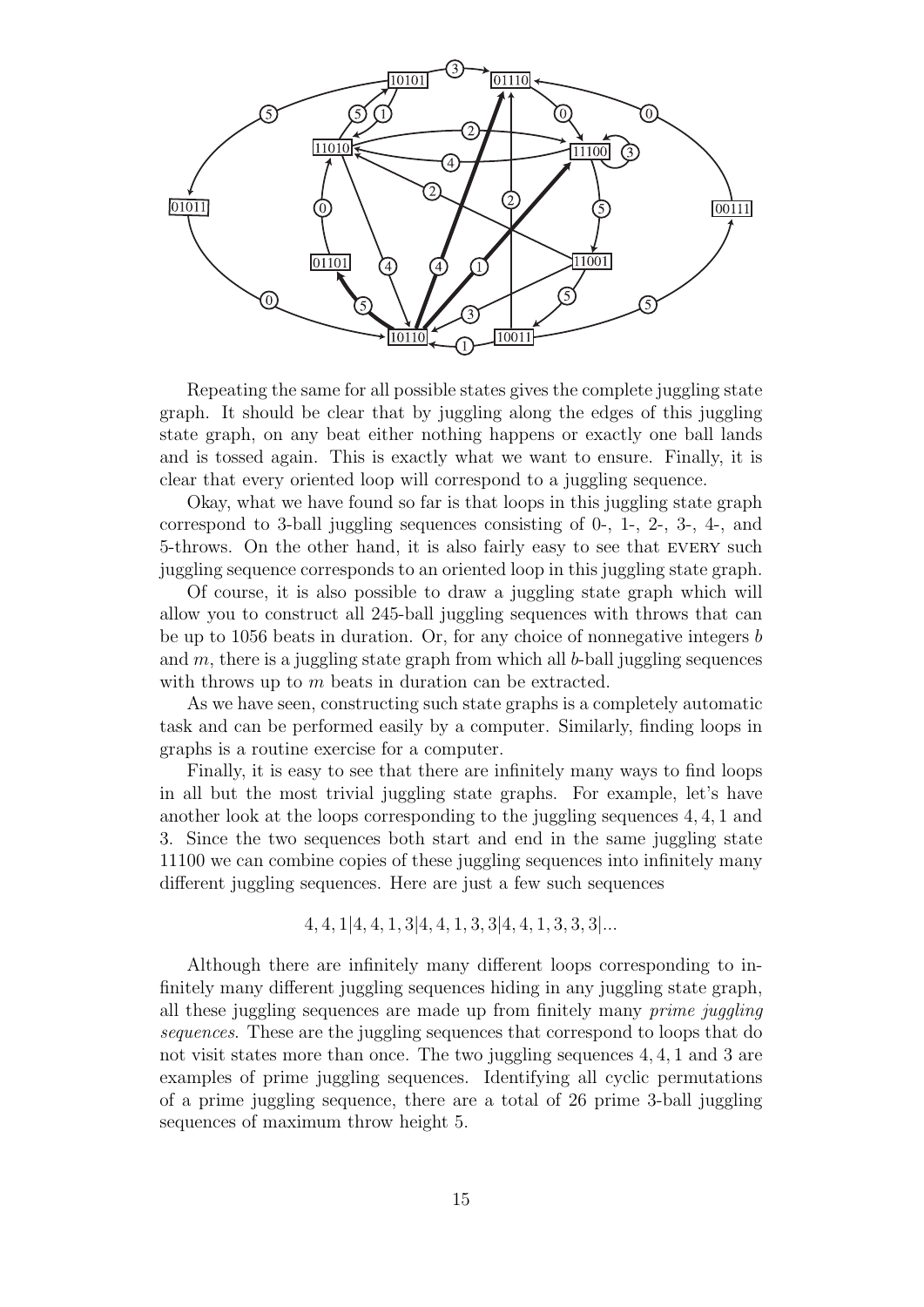## 8 Do real jugglers really care?

Well, the answer to this question is: "Some do, most don't, but they should!" Here are a couple of reasons for why most jugglers could profit from knowing a little bit about juggling sequences.

### Communicate juggling patterns

Juggling sequences provide a clear and compact way to communicate juggling patterns. Just tell your friend on the other side of the planet that you are practicing 4, 4, 1, 3 blindfolded, and with all throws going under your legs, and she will get the picture. This usually beats even watching videotapes that show a particular pattern being performed.

### Find all juggling patterns

As we have seen, juggling sequences provide a comprehensive method for finding new juggling patterns. It is certainly true that the vast majority of possible juggling sequences are very boring or impossible and therefore of no interest from a performance point of view. Nevertheless quite a few new and interesting patterns have only been discovered as a result of thinking about juggling in a mathematical manner.

### Divide and conquer

We've already seen in Section 6 how coloring in the trajectories of the balls in a juggling diagram can help to break a juggling pattern into managable subpatterns that can be practised individually.

Further, juggling sequences can help master complicated patterns, by providing examples of easier patterns that are made up of the same throws. For example, to master the basic 5-ball pattern corresponding to the juggling sequence 5 is difficult. On the other hand, it is easy to get used to the 5 throws that this pattern consists of by practicing the 2-ball sequence  $5, 0, 1$ , or the 4-ball sequence, 5, 5, 2.

### Create transitions

In a juggler's routine different patterns are connected seamlessly. To figure out a way to move from one juggling sequence to another one, have a look at loops that correspond to them in a juggling state graph. Basically, what you are seeking is an oriented path in the juggling state graph that connects the two loops. For example, in the following diagram I have highlighted two oriented loops. These loops are disjoint. This means that juggling a pattern corresponding to the left loop, it is not possible to go straight into a pattern corresponding to the right loop. But, as you can see, once you are in the top left juggling state 10101, you can juggle a 3-throw to get into the top right juggling state 01110, which is part of the second loop.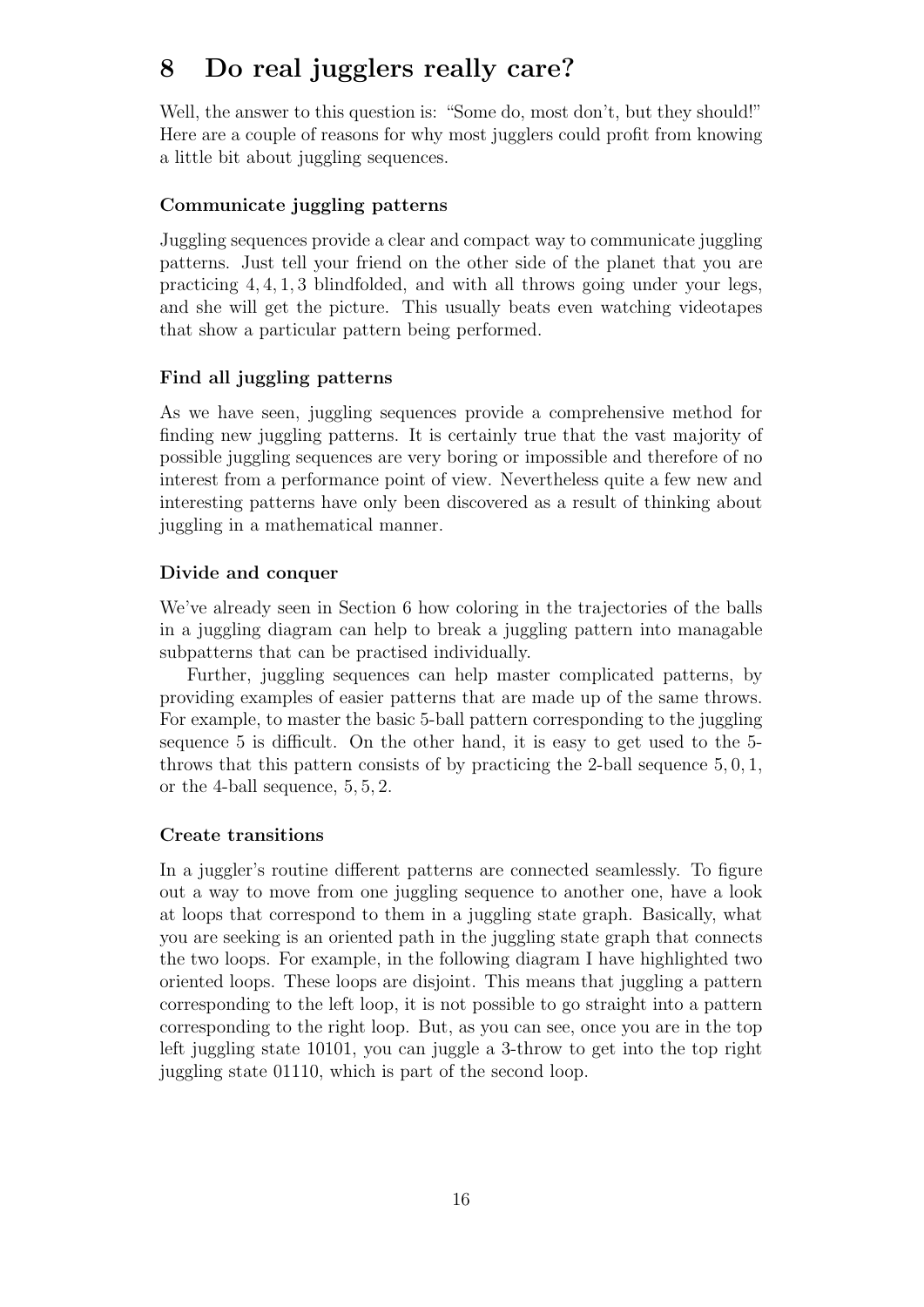

If the two loops that you are interested in intersect in a state, you can go from one to the other whenever you are in this state. We've already encountered an example like this. The two juggling sequences 4, 4, 1 and 3 correspond to loops that have the state 11100 in common. Therefore you can switch from juggling one pattern to the other whenever you are in this state.

### Juggling simulators

Juggling sequences form the natural language that people use to teach a computer to juggle. In fact, the first serious computer simulations of juggling were developed by some of the same people who first investigated the mathematics of juggling.

|                                                           | Juggling Lab                                | Siteswap patterns |
|-----------------------------------------------------------|---------------------------------------------|-------------------|
| Pattern entry<br>Generator                                |                                             | 55555             |
|                                                           |                                             | 64555             |
| $\overline{7}$<br>5<br>balls<br>max. throw<br>5<br>period |                                             | 64645             |
|                                                           |                                             | 66355             |
| Jugglers:                                                 | Find:                                       | 66364<br>66625    |
| $\frac{1}{\mathbf{v}}$<br>1                               | ground state patterns                       | 66661             |
| Rhythm:                                                   | $\blacktriangledown$ excited state patterns | 66724             |
| $\odot$ asynch                                            | transition throws                           | 66751             |
|                                                           | pattern rotations                           | 67345             |
| synch                                                     | juggler permutations                        | 67363             |
|                                                           |                                             | 67525             |
|                                                           | ■ connected patterns only                   | 67561             |
| Compositions:                                             | Multiplexing:                               | 67723             |
| $\odot$ all                                               | enable                                      | nnn<br>66625      |
| non-obvious                                               | simultaneous throws<br>$\overline{2}$       |                   |
| none (prime only)                                         | $\nabla$ no simultaneous catches            |                   |
|                                                           | no clustered throws                         |                   |
|                                                           | true multiplexing only                      |                   |
|                                                           | <b>Exclude these expressions</b>            |                   |
|                                                           |                                             |                   |
|                                                           | Include these expressions                   |                   |
| $\mathbf 0$                                               | Passing communication delay                 |                   |
|                                                           | <b>Defaults</b><br>Run                      |                   |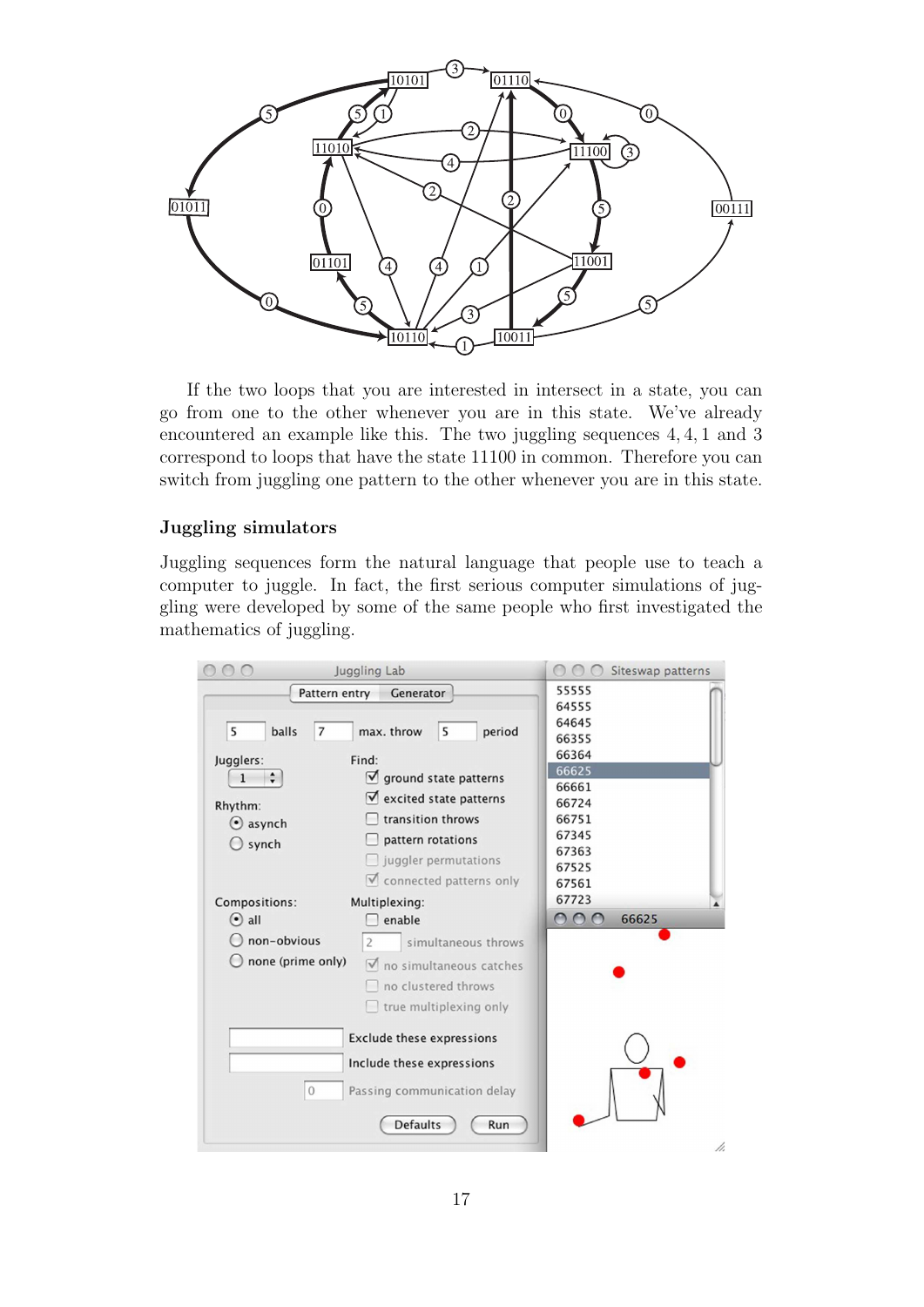Modern juggling simulators can realistically show you just about every juggling trick ever performed by a human juggler. Using these simulators you can witness masterful juggling performed without having to leave your living room and you can slow down a complicated pattern and study it in detail before attempting it yourself.

But going way beyond what is humanly possible, a juggling simulator can show you tricks with dozens of balls woven into the most intricate patterns imaginable. The main point being that if there was a human being or robot strong and fast enough to perform a trick like this here on  $Earth<sup>8</sup>$  it would look very much like what the simulator shows you.

The screenshot above shows Jack Boyce's Juggling Lab in action. Apart from executing juggling sequences, this simulator also has a built in juggling sequence generator implementing juggling state graphs. For example, in the picture I have asked the generator to show me all juggling sequences with 5 balls, maximal throw height 7 and period 5. The beginning of the resulting list is shown in the upper right window. Clicking on the sequence 66625, for example, then brings up the little juggler in the lower right corner who juggles this sequence for us.

Here is a tracing of another screenshot. This is of Werner Westerboer's JoePass! conjuring up two blindfolded back-to-back jugglers on unicycles who are passing 9 clubs between them.



<sup>&</sup>lt;sup>8</sup>...or on the Moon, since gravity can often be adjusted in juggling simulators.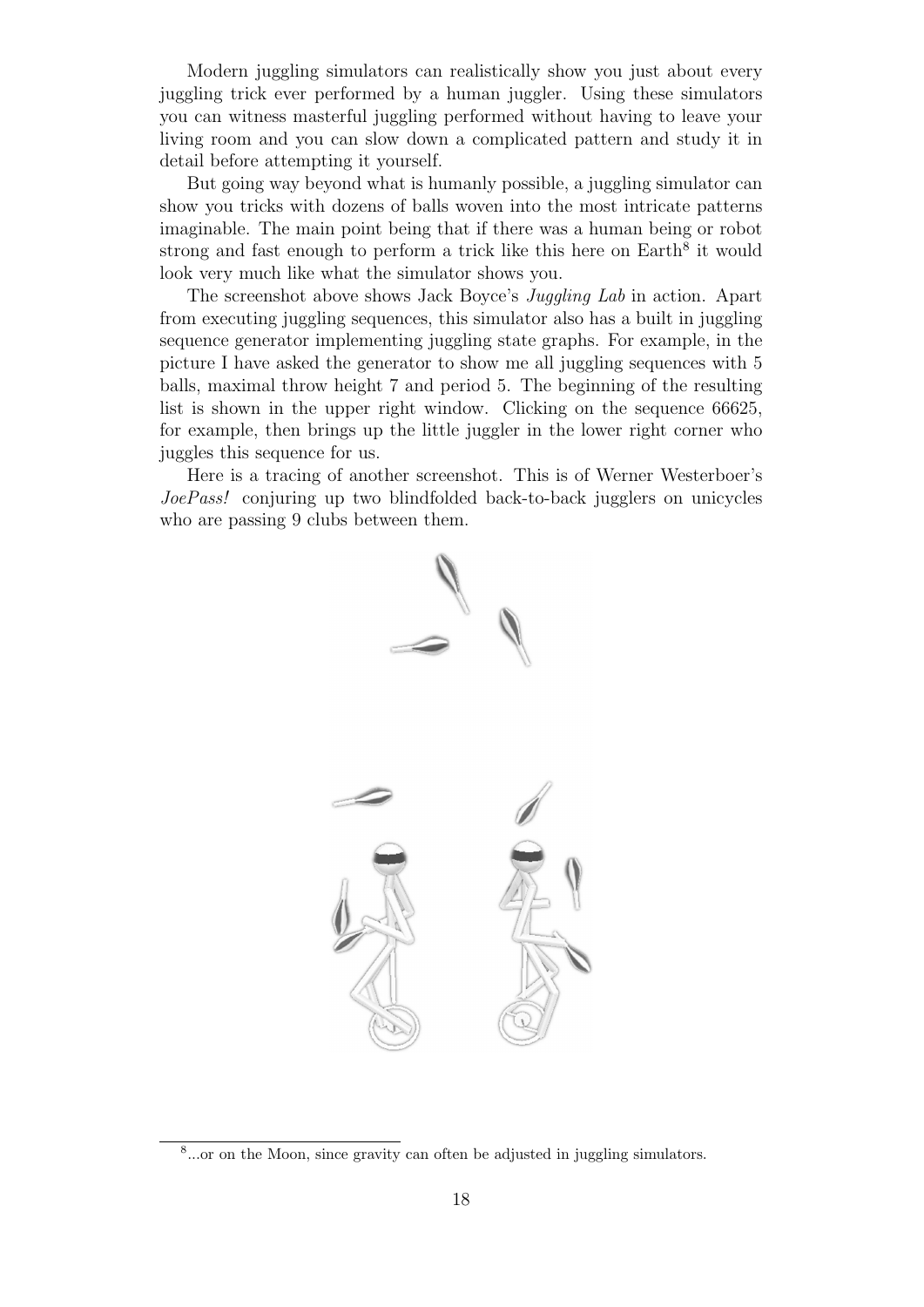## 9 Do real mathematicians really care?

Yes, they do. The mathematics of juggling is inherently beautiful and this is good enough a reason for real mathematicians to care. However, even if you are looking for some justification in the form of results that connect with other disciplines, or interesting and hard open problems, or an appealing application of mathematics to a real-world problem, the mathematics of juggling has much to offer. Here are just a few examples.

### Braids

Imagine that while you are juggling some pattern in a plane in front of you, you are also jogging backwards at a constant speed, and smoke is issuing from your juggling balls. This has the effect that the balls trace their own trajectories in the air, just as some airplanes write advertisements in the sky. The following diagram shows what the set of trajectories produced by juggling the basic 3-ball pattern would look like viewed from above. As you can see, the three trajectories form the most basic braid. Braids are important mathematical objects that have made an appearance in many areas of mathematics. It can be shown that every braid can be juggled in the above sense; see [13] and [7].



#### Permutations

Associated with every juggling sequences are several permutations. One example is the test sequence that arises when we apply the algebraic test for jugglability that we talked about in Section 4. This is a permutation of the numbers 0, 1, 2, ..., up to  $p-1$ , where p is the period. Other straightforward examples include the various interpretations of juggling diagrams as permutations of the infinite set of beat points. This means that distinguished sets of juggling sequences correspond to certain sets of permutations, some of which have turned out to be of special significance in other parts of mathematics.

For example, in the investigation of juggling cards by Richard Ehrenborg and Margaret Readdy [8] the so-called *affine Weyl group*  $\tilde{A}_{p-1}$  materializes as a permutation group composed of permutations associated with the juggling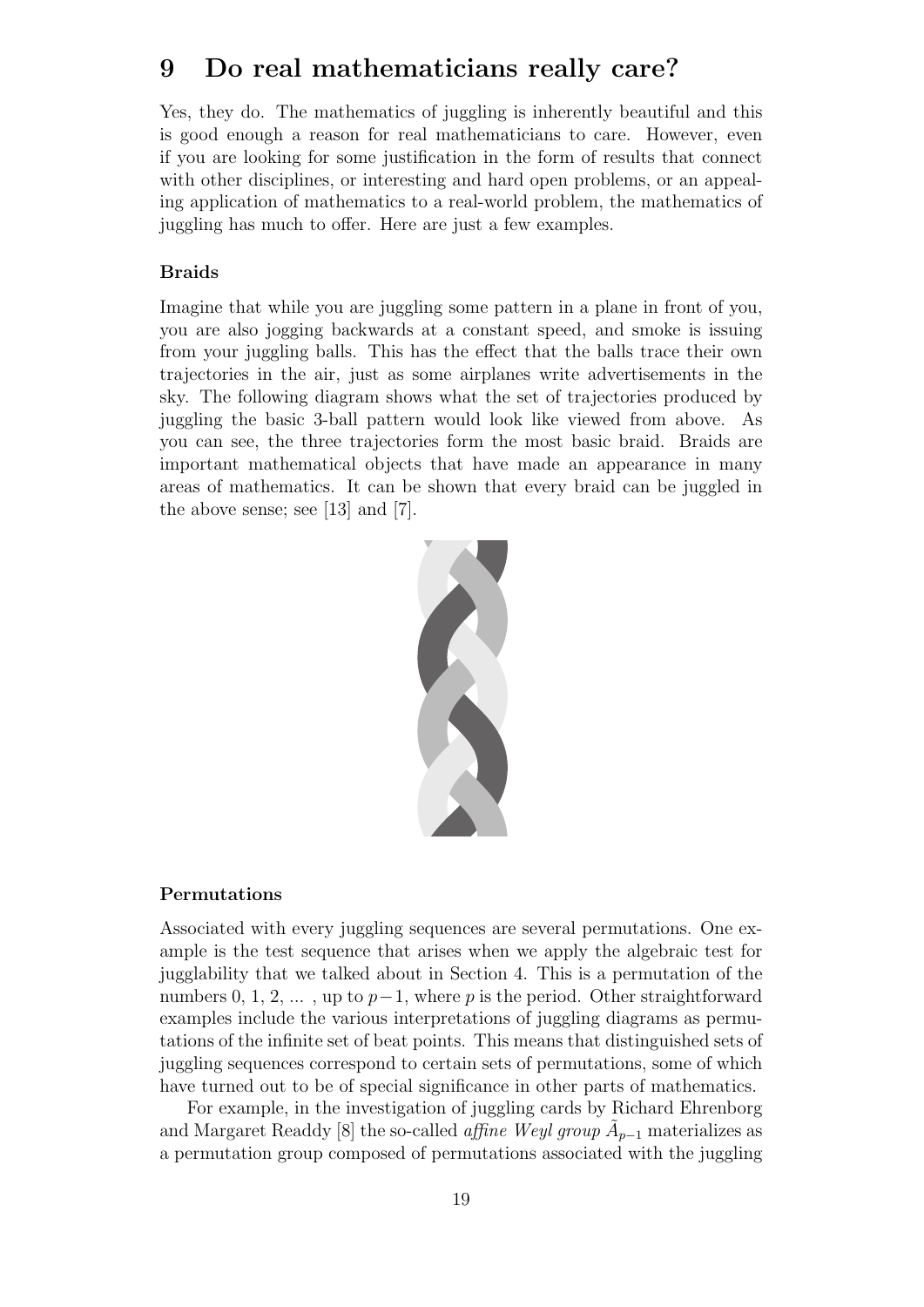sequences of period  $p$ . It is then shown how juggling cards can be used to very elegantly derive some important results about this group.

Another example, involves the original proof for the formula  $(b+1)^p$  for the number juggling sequences of period  $p$  using at most  $b$  balls. This proof starts out with the possible test sequences associated with such juggling sequences. The general idea for this proof then generalized very naturally to yield some remarkable results about posets, which are important generalizations of permutations; see [4].

#### Linear algebra

Another surprising connection, this time with linear algebra, was discovered recently by Allen Knutson, Thomas Lam and David E. Speyer [10].

Given an ordered list of  $n$  vectors spanning a  $b$ -dimensional real vector space, build a basis of the vector space by including the ith vector exactly if it is not a linear combination of the 1st,  $\dots$ ,  $i-1$ st vectors. Call this the greedy basis. Then move the 1st vector to the end of the list of vectors and construct a new greedy basis from the new list. Repeat  $n$  times, and you get n greedy bases. Interpreted as states of the  $b$ -ball juggling state graph of maximal height n, the greedy bases form an oriented loop and therefore correspond to a  $b$ -ball juggling sequence of period n all of whose throws are no larger then n.

Here is an example involving a list of three vectors in the plane, two of which are parallel. The first greedy basis contains the vectors 1 and 2, but not the vector 3. This means it corresponds to the juggling state  $(1,1,0)$ , etc. Altogether we find that the juggling sequence associated with this list of vectors is 2, 3, 1.



Note that all the numbers in juggling sequences generated in this manner are no larger than the period of the sequence. This means that, for example, the basic sequence 2 does not arise in this manner. Nonetheless, it is possible to generate a juggling sequence for any possible juggling pattern—although 2 is impossible  $2, 2, 2$  is (just start with three vectors in the plane, no two of which are parallel).

This new connection of juggling sequences and linear algebra leads to important applications and some very fancy mathematics elaborated on in [10].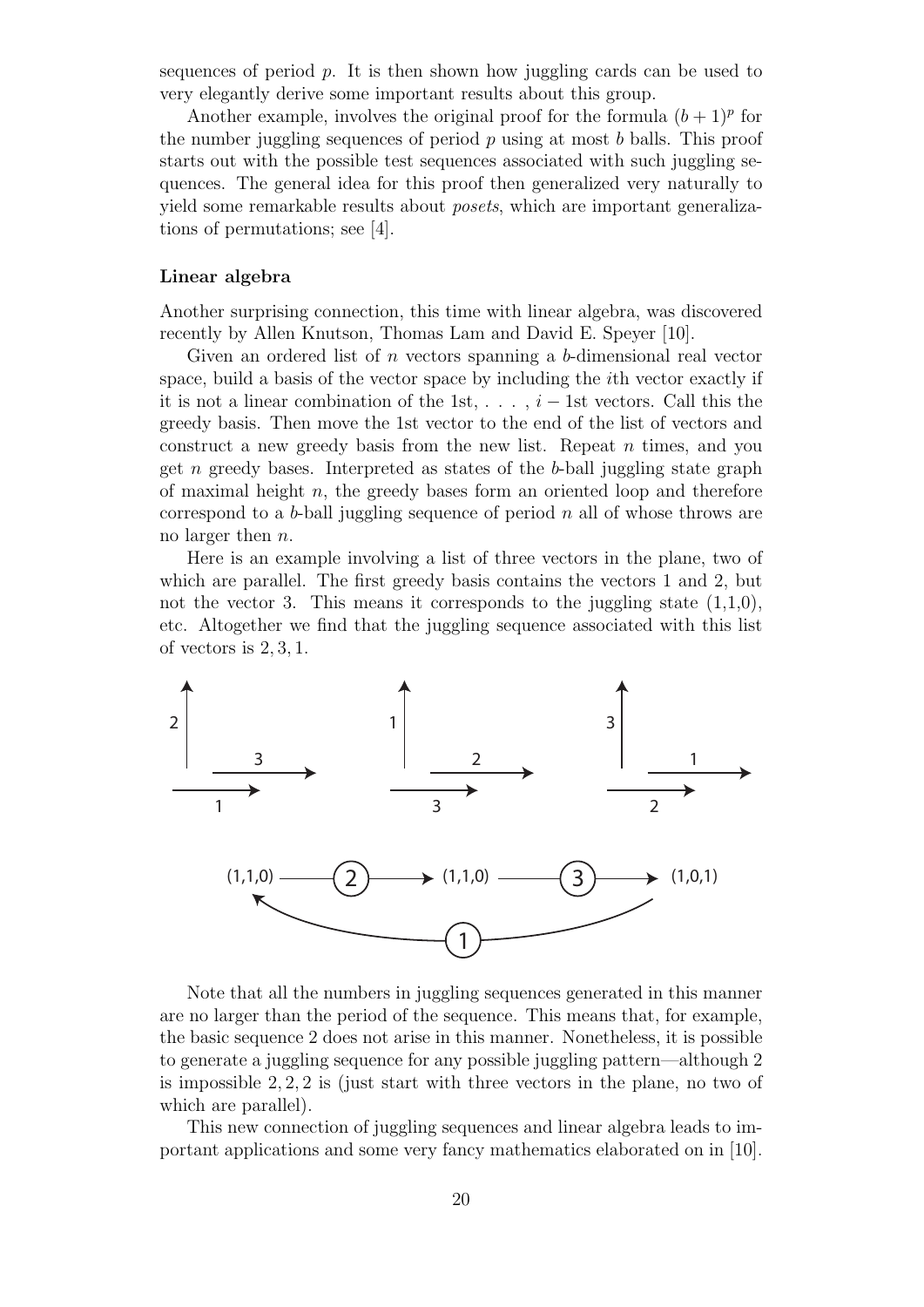### Infinite sequences

Recently Fan Chung and Ron Graham investigated primitive juggling sequences [5]. These are juggling sequences whose corresponding oriented loops in a juggling state graph visit their starting states only once. Counting families of primitive juggling sequences Chung and Graham came up with a number of infinite sequences that naturally show up in completely different areas of mathematics.

For example, they found the sequence of numerators of the continued For example, they found the sequence of numerators of the continued<br>fraction convergents to  $\sqrt{2}$ . At this stage it is not clear whether these are simply amazing coincidences or whether there are deeper connections with these other areas that are waiting to be discovered.

#### Other interesting open problems

Some of the most interesting outstanding problems concern the prime juggling sequences. Remember that a juggling sequence is prime if the corresponding oriented loop in a juggling state graph does not visit any state more than once. Furthermore, every juggling sequence has a cyclic permutation that is a product of prime juggling sequences. There are only finitely many prime juggling sequences in any state graph. Natural unsolved questions about prime sequences involve the number of such sequences in state graphs and the maximal length of prime sequences.

#### Communicating the power and beauty of mathematics

Many people leave school convinced that mathematics is a boring, difficult and inaccessible subject, practised by equally boring, difficult and inaccessible individuals. Many juggling mathematicians have found that a presentation of mathematical juggling spiced up with some fancy juggling by the presenter is a perfect way to demonstrate to people that mathematicians can be very interesting individuals whose mathematics can be a lot of fun, incredibly beautiful and very useful and accessible. This should be another good reason why mathematicians in general "should care".

## 10 Concluding remarks

This concludes our tour of the mathematics of juggling. My aim was to give an accessible introduction to the most important results while skipping most of the gory details, generalizations to multihand- and multiperson juggling, models that incorporate more of the physical constraints, and so on. A fairly complete account of all aspects of mathematical juggling can be found in my 2003 book The mathematics of juggling [13].

If you actually feel like getting into juggling some non-trivial juggling sequences, I recommend that you first have a go at some of the juggling sequences collected in the Lodi.jml file in the pattern directory of the juggling simulator Juggling Lab. Also very useful is the program JuggleMaster Java by Yuji Konishi and Asanuma Nobuhiko, based on the original Juggle Master program by Ken Matsuoka. It comes with lots of juggling sequences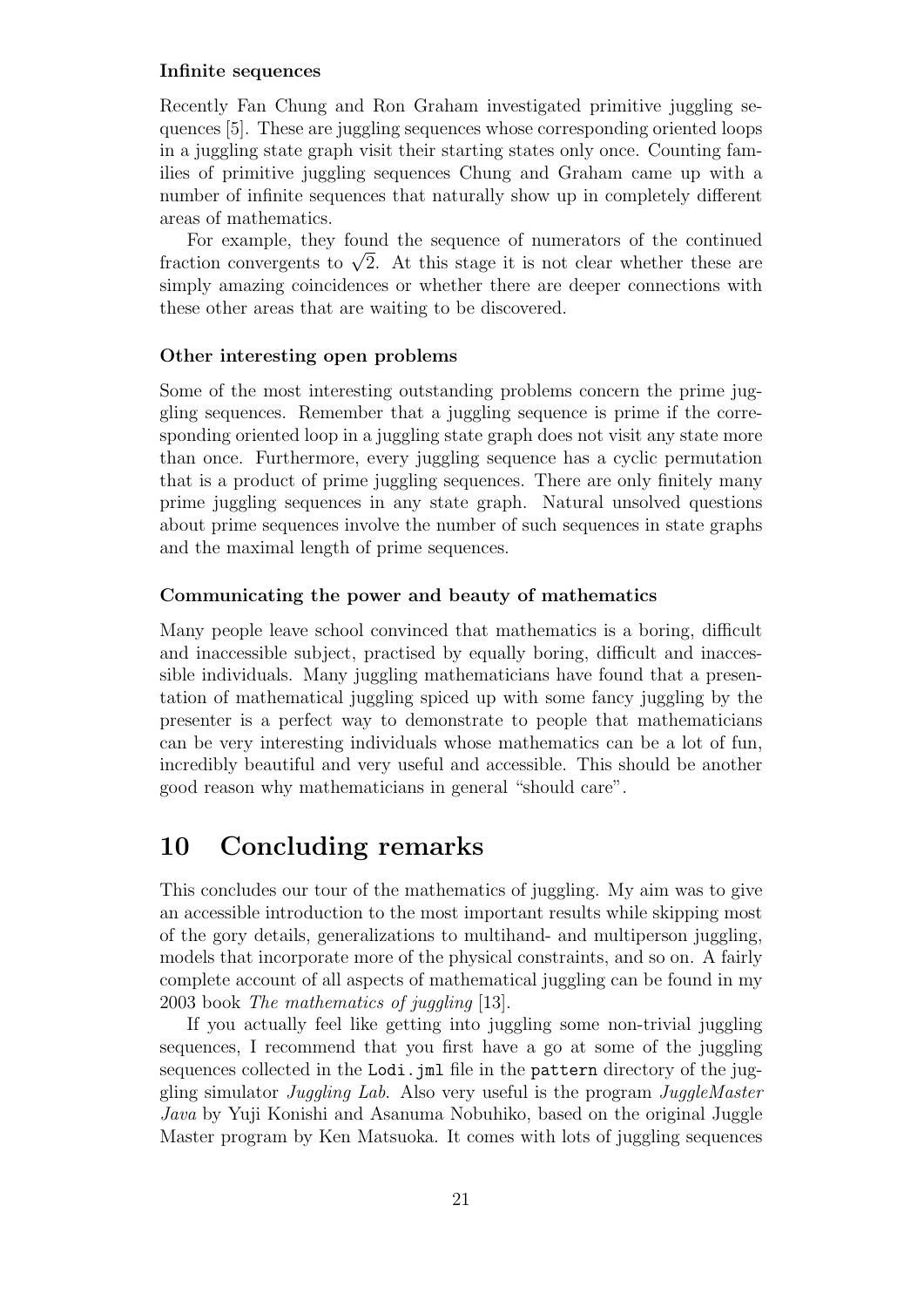and easy-to-use controls for slowing down the juggling action. This is particularly useful for figuring out how to break a juggling pattern into pieces that can be mastered individually.

The following is just a small collection of annotated references. Included in this list are a number of landmark articles, some high-profile popularizations, plus all articles of interest (to me) that have appeared since the publication of my book. Most of these articles are readily available online.

## References

- [1] Beek, P.; Lewbel, A. The science of juggling. Scientific American (November 1995), 92–97. Great article about all sorts of scientific aspects of juggling: nice historical notes, robot juggling, Shannon's juggling theorem, juggling-related research by movement scientists, intro to the maths of juggling, etc.
- [2] Buhler, J.; Eisenbud, D.; Graham, R.; Wright, C. Juggling drops and descents. Amer. Math. Monthly 101 (1994), 507–519. Very nice introduction to the maths of juggling for people who are not afraid of mathematical notation. Features the first proof of the  $(b+1)^p - b^p$  formula. The proof presented in this paper, although much more complicated than the one based on juggling cards, is very elegant combinatorics in action. All four authors are very good mathematicians and very good jugglers. In particular, Colin Wright is one of the inventors of juggling sequences. Ron Graham is one of the most influential combinatorists, who served both as the President of the International Jugglers Association and the President of the American Mathematical Society.
- [3] Buhler, J.; Graham, R. Fountains, showers, and cascades. The Sciences, January-February 1984, 44–55. Very nice early article about many aspects of juggling, by two very good mathematicians who are also very good jugglers.
- [4] Buhler, J.; Graham, R. Juggling patterns, passing, and posets, in: Mathematical adventures for students and amateurs. Edited by David F. Hayes and Tatiana Shubin, Peter Ross. 99116, MAA Spectrum. Mathematical Association of America, Washington, DC, 2004. Another very accessible introduction to the maths of juggling aimed to be used in maths circles. Contains exercises and expands on the proof of the  $(b+1)^p - b^p$  formula presented in [3]. Can be used as a good introduction to all sorts of important and beautiful combinatorics.
- [5] Chung, F.; Graham, R. Primitive Juggling Sequences. Amer. Math. Monthly 115, (2008), 185–194. Counting special juggling sequences in juggling state graphs, the authors discover sequences of numbers that also show up in other seemingly unrelated areas of mathematics.
- [6] Chung, F.; Graham, R. Universal Juggling Cycles. Combinatorial number theory, 121–130, de Gruyter, Berlin, 2007. The starting point of this article are the  $(b+1)^p$  juggling sequences of period p using at most b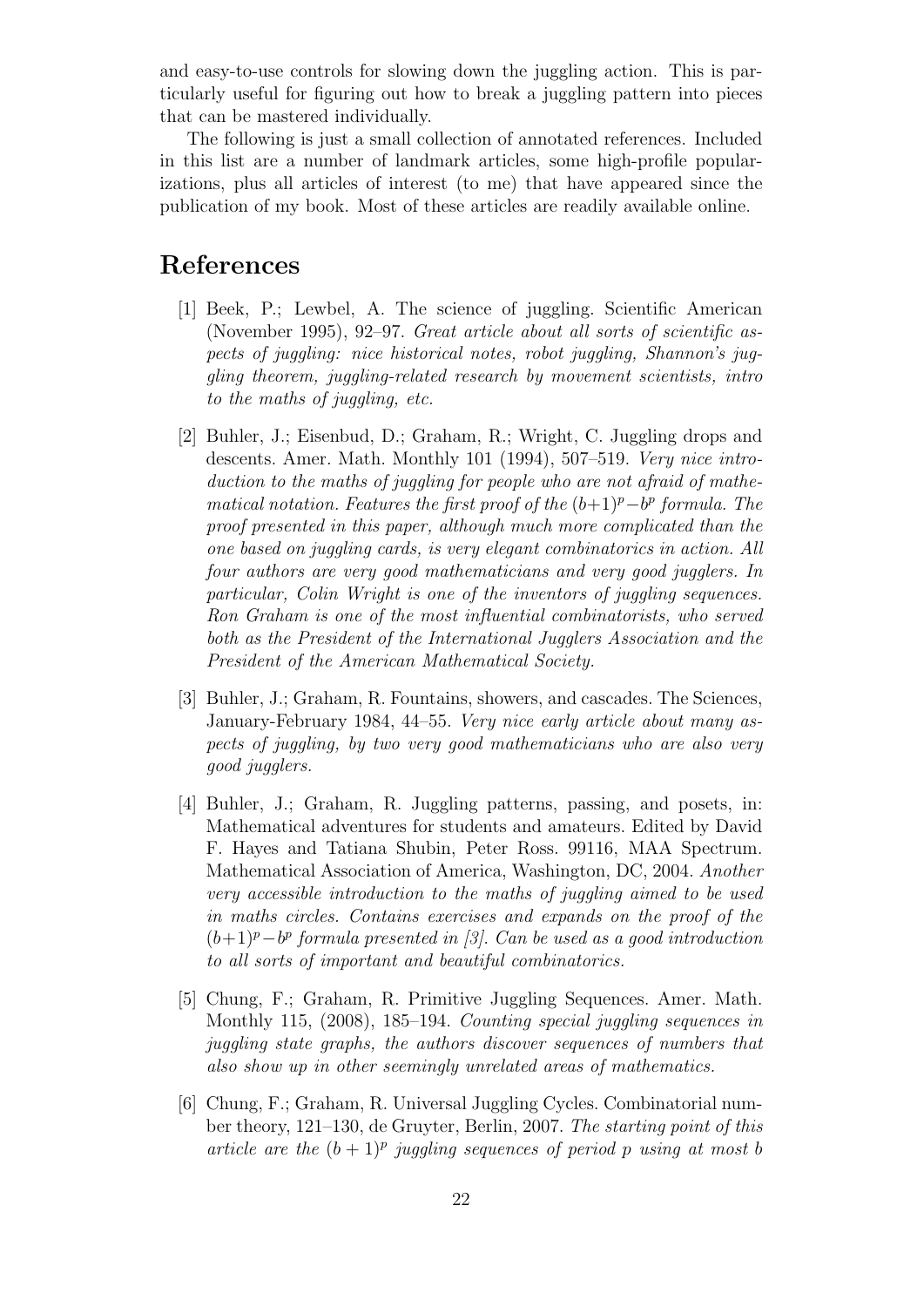balls, that we constructed with our juggling cards. These are then packed as tightly as possible in the form of cycles of integers, where by looking at a sliding window of width p, we see each of the juggling sequences exactly once.

- [7] Devadoss, S.; Mugno, J. Juggling braids and links. Math. Intelligencer 29 (2007), 15–22. A recent paper about the relation between braids and juggling. Nothing really new, but worth a look.
- [8] Ehrenborg, R.; Readdy, M. Juggling and applications to q-analogues. Discrete Math. 157 (1996), 107–125. This is the paper that introduces the idea of juggling cards for both simple and multiplex juggling. It also features a number of nice interpretations of well-known combinatorial objects in terms of juggling sequences.
- [9] Knutson, A. Siteswap FAQ/version 2.0 (10 November 1993). For a long time this online resource served as the main introduction to mathematical juggling. Allen Knutson is another mathematician/juggler who has been very influential in the development of mathematical juggling.
- [10] Knutson, A; Lam, T; Speyer, D. E. Positroid varieties 1: juggling and geometry, preprint. Includes a new connection between linear algebra and juggling sequences, and applies this connection to do some very fancy mathematics.
- [11] Magnusson, B.; Tiemann, B. The physics of juggling. Physics Teacher 27 (1989), 584–589. This is the first paper in which the basic physical laws that govern the actual juggling of the basic juggling patterns with two hands are investigated.
- [12] Peterson, Ivars. Juggling by design. Online column 'Ivars Peterson's MathTrek' (2 August 1999) of the Mathematical Association of America. Popular account of the maths of juggling by an excellent popularizer.
- [13] Polster, B., The Mathematics of Juggling, Springer Verlag, 2003. My book on just about everything that was known at the time about mathematical aspects of juggling.
- [14] Shannon, C. Scientific aspects of juggling, in: Elwood Claude Elwood Shannon. Collected papers. Edited by N. Sloane and A. Wyner. IEEE Press, New York, 1993, pp. 850–864. One of the first papers on mathematical aspects of juggling, by the famous information theorist Claude Shannon. Shannon was also the first person to build a real juggling robot.
- [15] Stewart, I. Juggling by numbers. New Scientist (18 March 1995), 34–38. Popular account of the maths of juggling by another excellent popularizer.
- [16] Warrington, G.S. Juggling probabilities. American Mathematical Monthly 112 (2005), 105–118. Interesting recent article paper on random juggling.